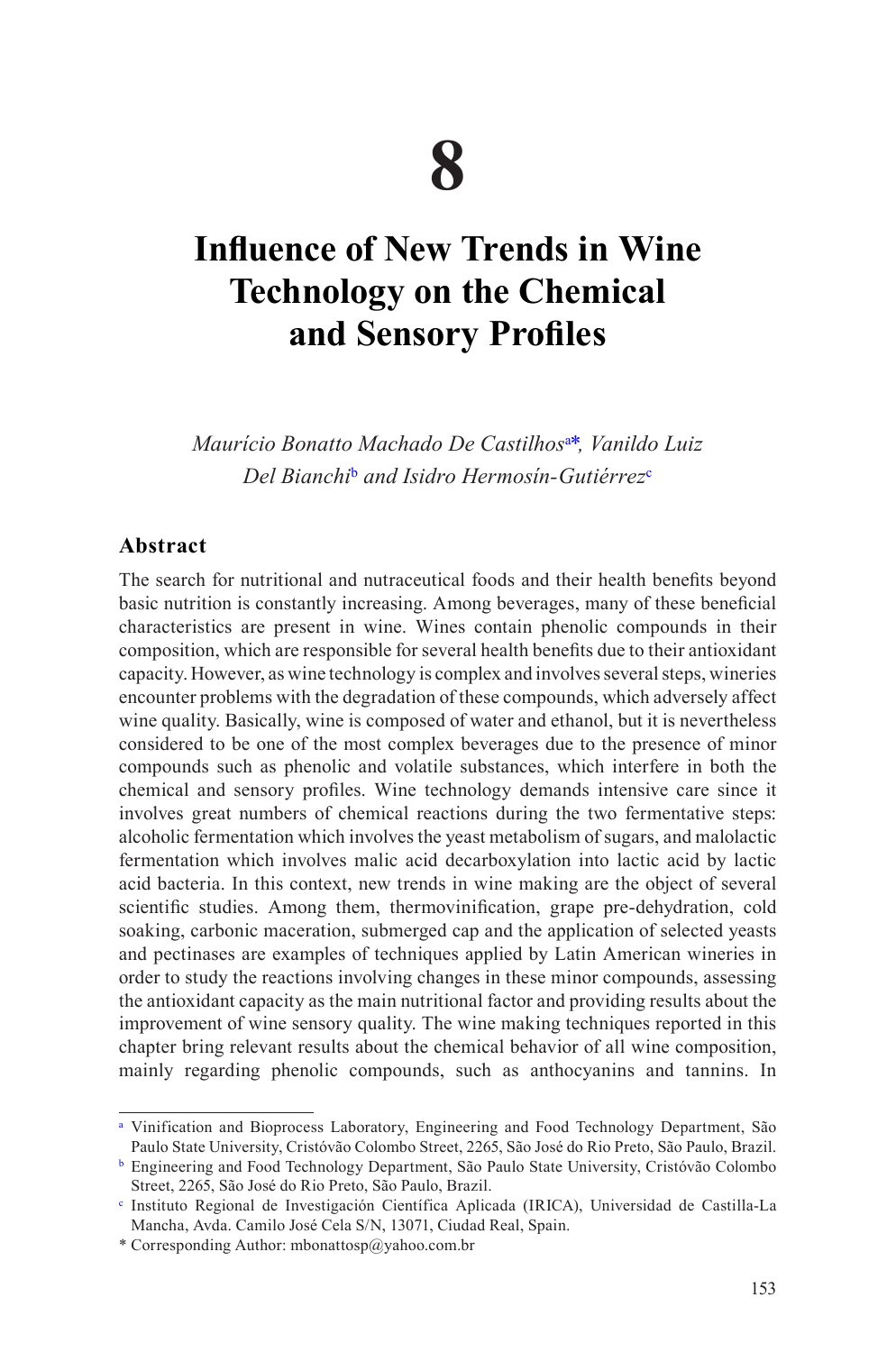addition, all the chemical changes described were correlated with the wine sensory features, which allow for the assessment of sensory quality. The present chapter aims to present a discussion of the state of the art of alternative wine making technologies and their effects on the chemical, sensory and nutritional profiles of the wines, the latter through the analysis of the antioxidant capacity.

# **Introduction**

Wine making is a complex process involving several steps which frequently overlap. The transformation of the grapes into wine presents variations according to the region, due to the climate, soil type, grape cultivar and vine management (Jackson 2008). The traditional wine making process [\(Fig. 8.1](#page--1-0)), basically, followed the steps of destemming and crushing the grapes, which allow the release of the juice (must). The must and pomace (solid part) are fermented together or not and the production of red or white wines depends on the choice of the wine maker. The mixture is placed in fermentative vessels and treated with sulfur dioxide in order to avoid opportunist contamination. The alcoholic fermentation is performed by yeasts inoculation (*Saccharomyces cerevisiae*) or takes place spontaneously.

At the time of the alcoholic fermentation, the must is separated from the pomace by the dejuicing step thus allowing the chaptalization, if necessary. The solid part can be pressed, which allows the release of 10 to 15% of the juice, which remain adhered in pomace. Usually, three racking are done during the wine making process aiming to separate all the compounds that can haze the wine. The first one is performed after the protein and the phenolic stabilization which is followed by filtration or centrifugation. After the first racking, the wine is submitted to the malolactic fermentation, spontaneously or induced by the inoculation of *Oenococcus oeni*, aiming to provide low acidity to the wine. After the second racking the wines are sulphitated and the blending step can be done in order to improve wine features, followed by the cold stabilization or tartrate crystallization. In order to separate the tartrate crystals from the wine, the third racking is carry out and the wines are submitted to the oak maturation followed by bottling.

The process described above was intensely mapped in order to obtain information about the changes in the chemical profile, which result in sensory changes, altering the final quality of the wines. The wines were generally composed of water and ethanol and other minor compounds such as acids, pectins, carbohydrates, minerals and phenolic compounds. The latter is responsible for the main changes in wine sensory features during the wine making process and wine aging (Jackson 2008; Coombe and Dry 2006). [Table 8.1](#page--1-0) summarizes the composition of wine and juice.

Amongst these chemical substances present in grapes, one can highlight the phenolic compounds, which comprise anthocyanins, flavonols and flavan-3-ols as well as other compounds such as hydroxycinammic acid derivatives and stilbenes. Other phenolic compounds can be incorporated into the wine from additional sources, such as the ellagitannins and volatile phenolic compounds released from the cooperage wood used for the aging process of several wines. Moreover, all the aforementioned phenolic compounds are subject to change, which can be intensified as a result of reactions occurred throughout the wine making process, and the main goal of current studies is to control them in order to obtain a wine with singular sensory features and high antioxidant capacity.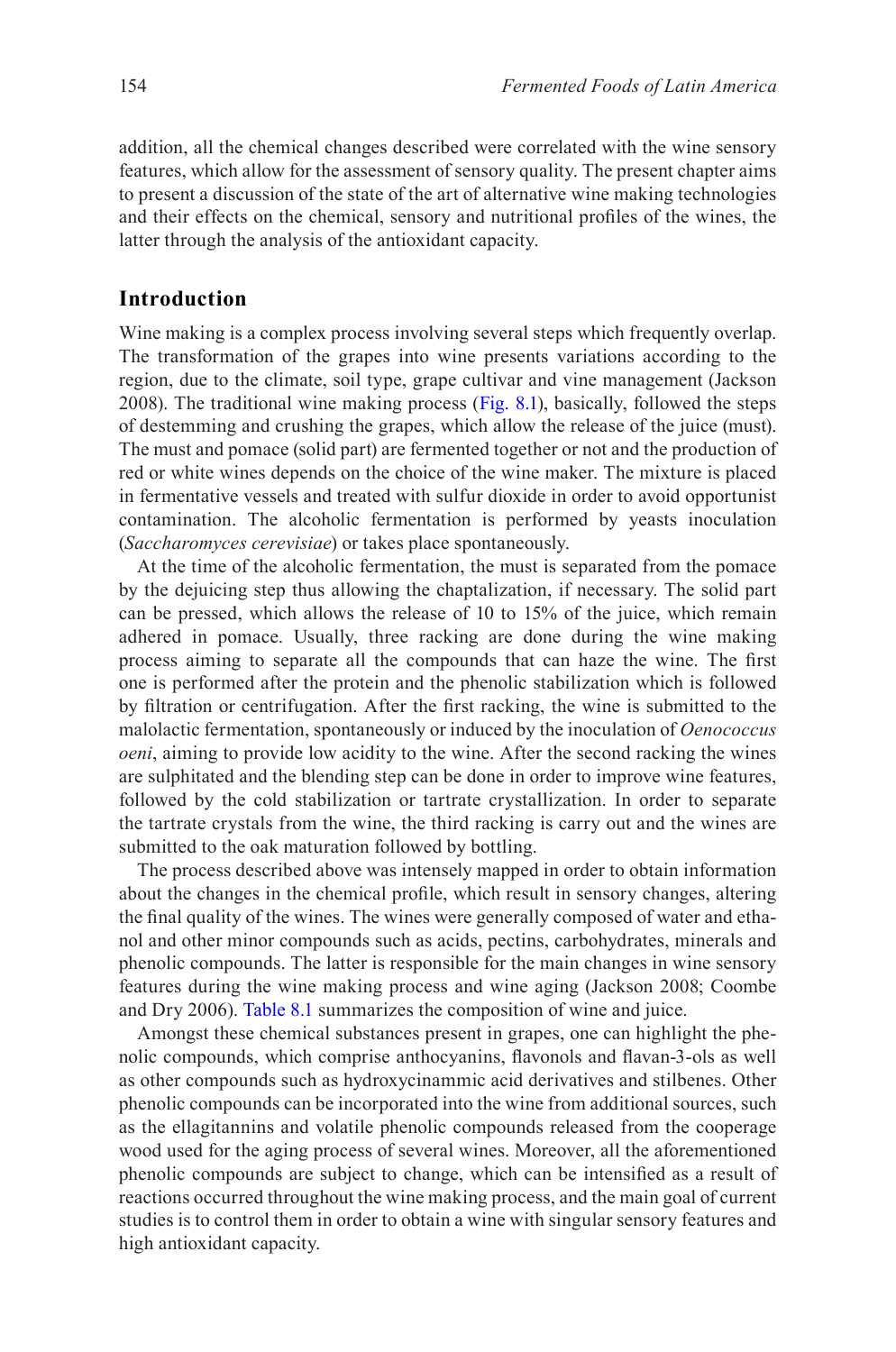

**FIGURE 8.1** Traditional wine making steps. Source: Adapted from Jackson (2008) and De Castilhos et al. (2012).

The anthocyanins and other phenolic compounds present antioxidant capacity, and played an important role in the prevention of cardiovascular diseases, arteriosclerosis and thrombosis, controlling diabetes and reducing the risk of some types of cancer (Wang et al. 2006). In addition to the aforementioned antioxidant property, the phenolic compounds have been a focus of several other studies since they present intense correlation with astringency, mouth feel enhancement, color impact and also with the aging potential (Sacchi et al 2005; Gonzalo-Diago et al. 2014; Ma et al. 2014; Chira et al. 2011; Lago-Vanzela et al. 2014a). However, the wine antioxidant capacity, sensory attributes and aging potential of these compounds depend on the wine making procedure applied by the winery. In this context, several wine making techniques have been the focus of studies in order to enhance the concentration of these compounds and the sensory quality of the wines.

The largest wine producers in the world are located in Europe: France with 46.2 million hectoliters, Italy with 44.4 million hectoliters and Spain with 37.0 million hectoliters (OIV 2014). In these countries, the study of the various wine making procedures is carried out in a more intensive way, since they present a huge grape production and are known as the countries that produce the best quality wines in the world. However, Latin America has been associated with viticulture and wine making almost since its discovery and colonization by the Spanish and Portuguese.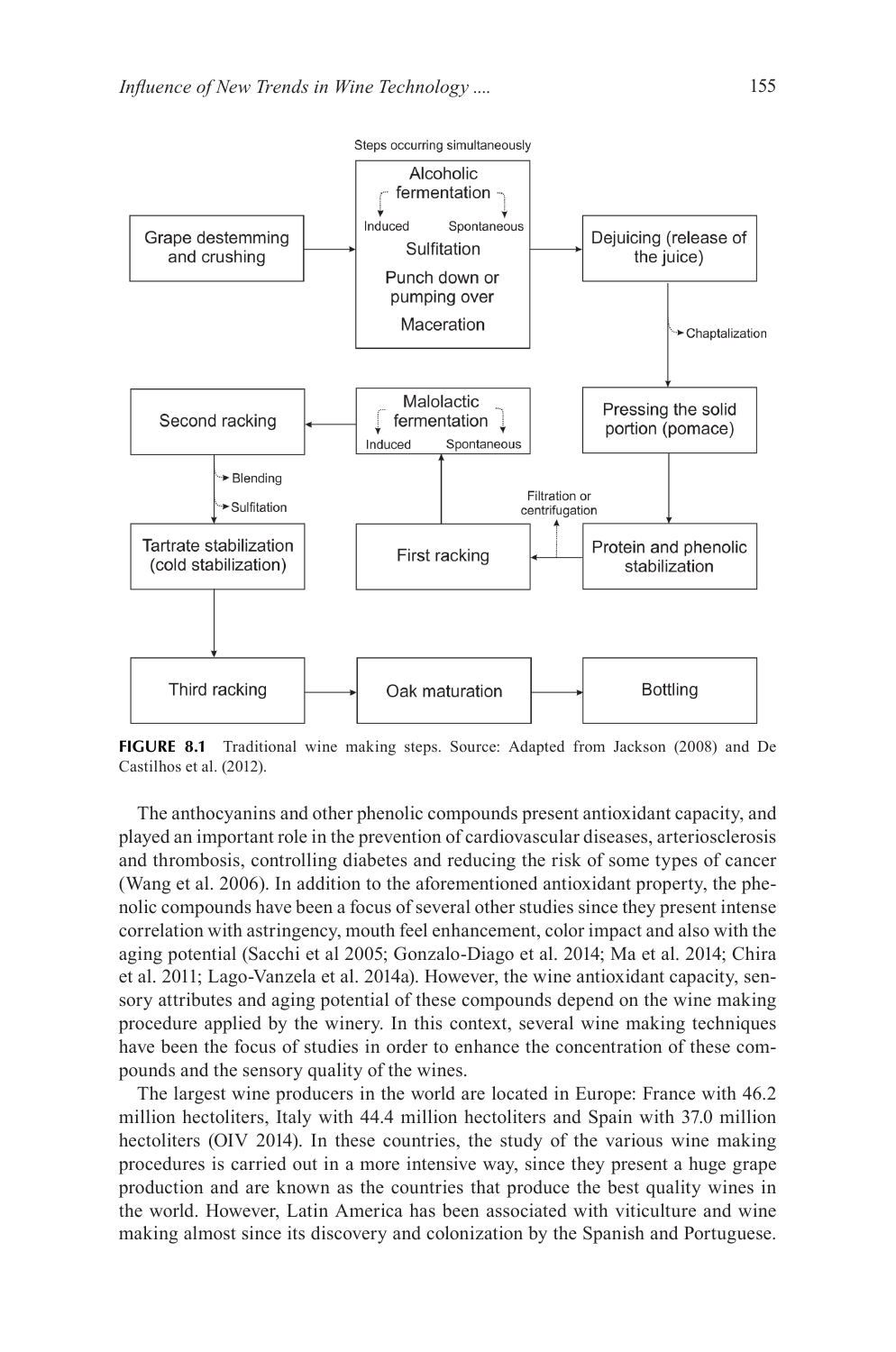Nevertheless, the emergence of Latin America as an important wine producer is recent when compared to the traditional aforesaid countries. While most Latin American countries present insignificant wine production, four South American countries stand out as great wine producers: Chile, Argentina, Uruguay and Brazil. In these countries, the climate and soil promote the production of *Vitis vinifera* cultivars, although, in Brazil, the cultivation of these species is restricted to the south of the country. As the greater part of Brazil has a tropical climate, the American grapes known as *Vitis labrusca* and their hybrids are gaining relevance on the wine panorama, because their wines present features truly appreciated by Brazilian consumers (De Castilhos et al. 2013; Jackson 2008).

| Chemical component     | Juice $(g.L^{-1})$ | Wine $(g.L^{-1})$ |
|------------------------|--------------------|-------------------|
| Water                  | 700-850            | 800-900           |
| Carbohydrates          | $150 - 270$        | $1 - 10$          |
| Pectins                | $0.1 - 0.8$        | Trace             |
| Acids                  | $3 - 15$           | $4.5 - 11$        |
| Tartaric acid          | $3 - 12$           | $1 - 6$           |
| Malic acid             | $1 - 8$            | $0 - 8$           |
| Lactic acid            | Trace              | $1 - 5$           |
| Acetic acid            | Trace              | $0.2 - 1.5$       |
| Ethanol                | Trace              | $80 - 150$        |
| Glycerol               | Trace              | $3 - 14$          |
| Anthocyanins           | $0 - 0.5$          | $0 - 0.5$         |
| Tannins                | Trace-5            | Trace-5           |
| Nitrogen compounds     | $0.2 - 2$          | $0.1 - 1$         |
| Inorganic constituents | $3 - 5$            | $1.5 - 4$         |

**TAble 8.1** Typical concentration ranges of the major and minor chemical components of grape juice and dry wine. Source: Adapted from Coombe and Dry 2006.

Chile has a unique and extensive coastline that provides favorable conditions for the production of premium quality wines. Among the several wine regions in Chile, the most highly regarded section is called Regadio, which comprises the central region of Chile from the north of the Aconcagua River to the south of the Maule River. Most Chilean vineyards are associated with river valleys including the Maipo, Cachopoal, Tinguiririca, Lontué and Maule rivers. Most of the grape varieties cultivated in Chile is red type (75%), Cabernet Sauvignon being the most cultivated grape followed by Merlot and Carménère cultivars. Among the white varieties, Chardonnay and Sauvignon Blanc are of the most appreciated quality (Jackson 2008).

Viticulture and wine production are the third largest industry in Argentina. The vineyards are located mainly in the rain shadow of the Andes and the major wine producer region is the province of Mendoza. Vine management and wine making procedures follow the Spanish style and the grapes are harvested early in the Mendoza region to prevent malolactic fermentation. The grape varieties commonly cultivated in the region of Mendoza are Cabernet Sauvignon and Malbec, and in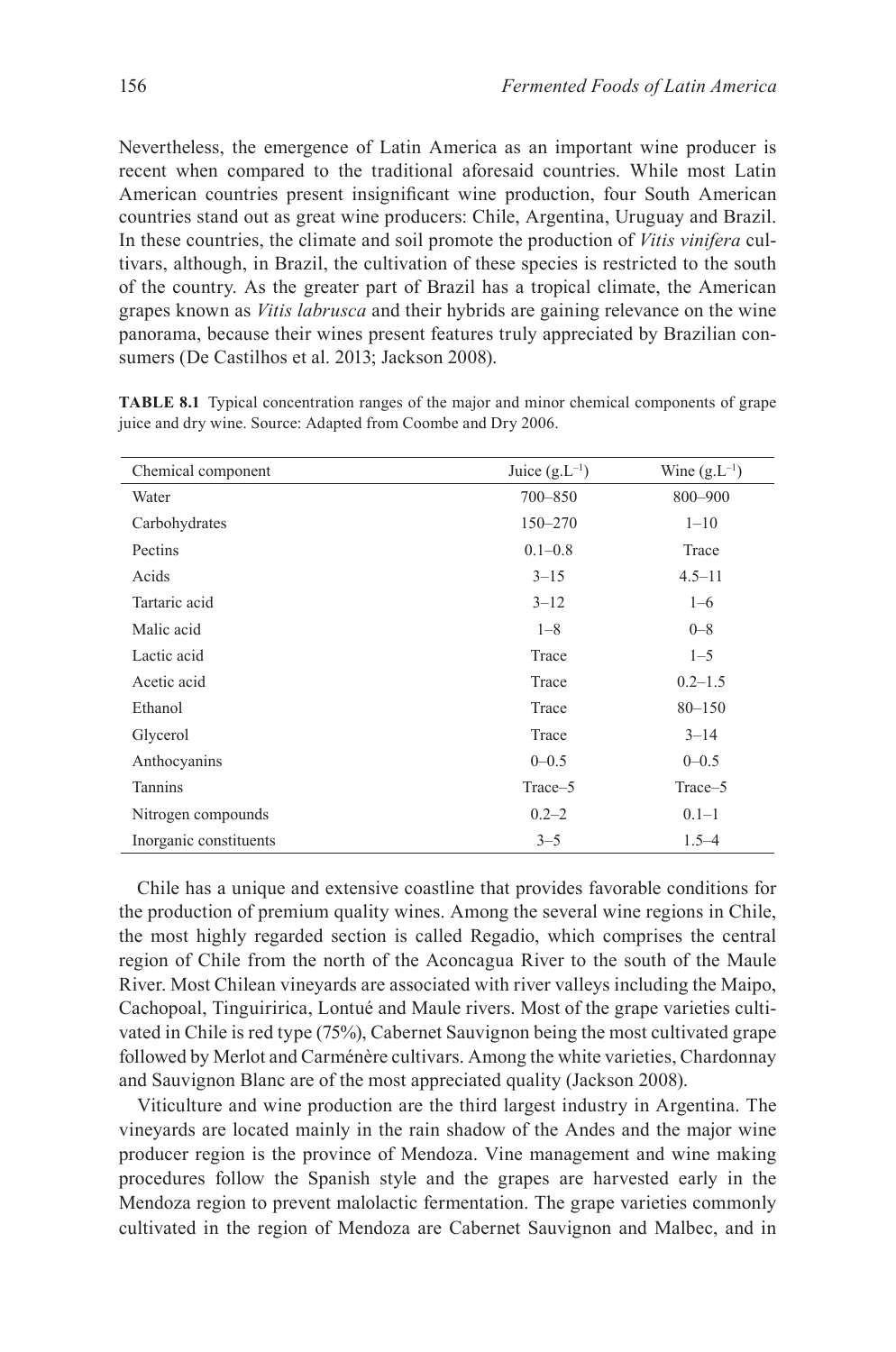the central regions, Tempranillo and Semillon are the most representative cultivars. Nearly 50% of the grape varieties cultivated in Argentina produce red wines, 20% are used to produce white wine, and the remaining grape cultivars, such as Criolla and Cereza, are mainly cultivated in regions of the country. The slight oxidized character is appreciated by the Argentinean consumer. This feature can be mainly due to the prolonged aging of the white wines in oak cooperage (Jackson 2008).

Among the countries which produce grapes and wine in Latin America, Uruguay has the longest history, since it began its wine making history with the Spanish colonizers. Most of the vineyards are located near Montevideo in the southern part of the country. The most important cultivar is Tannat, accounting for approximately 32% of the total production (Jackson 2008).

In addition to these three Latin American countries, Brazil has been emerging as a wine producer due to its classic and emerging viticulture regions. Brazil is characterized by a considerable production of *Vitis labrusca* grapes and their hybrids, and has focused on the production of juices and wines. Among them, the Bordô, Isabel and Niágara grapes are the most important *Vitis labrusca* representative cultivars. However, these grapes present some disadvantages when compared with *Vitis vinifera* grapes, since they present weak color features and low soluble solids content in their optimal stage of ripening, and consequently, chaptalization is a necessary practice in Brazilian wines produced from these grape cultivars. In this context, the Brazilian Agro-farming Research Agency (Embrapa) has been developing new grape cultivars, known as BRS type grapes, produced by genetic improvement, in order to enhance the grape color features and the soluble solids content for avoiding the practice of chaptalization (De Castilhos et al. 2012, 2013; Lago-Vanzela et al. 2014a).

Among the Brazilian wine regions, the state of Rio Grande do Sul, located in the south of Brazil, is the most important and classical wine producer region. It is characterized by the production of wines from *Vitis vinifera* grape cultivars, since the climate allows for their cultivation. Many grape cultivars are harvested in this region, with a highlight on Cabernet Sauvignon and Merlot. Chardonnay and Sauvignon Blanc are the main white grape representative cultivars. However, other tropical regions of brazil are emerging as great wine producers, mainly for the vinification of *Vitis labrusca* wines, such as the Northwest of São Paulo state and the São Francisco river valley located in the Northeast of the country. In these regions, the BRS type cultivars have gained importance due to their intense color features and typical aromas related to red fruits such as strawberry and raspberry. Among them, BRS Cora (Camargo and Maia 2004), BRS Rúbea (Camargo and Dias 1999), BRS Violeta (Camargo et al. 2005) and BRS Carmem (Camargo et al. 2008) are the most important representative cultivars.

In this context, the present chapter summarizes and critically reviews the literature on the impact of wine making procedures on the chemical, mainly phenolic, and sensory profiles. Different procedures were considered in this chapter, describing their application at different moments in the wine making process. Many studies focused on the more important wine countries in the New World: Chile, Argentina, Brazil and Uruguay, but in addition, other studies from North America and Europe were included, in order to compare the results found in the different regions.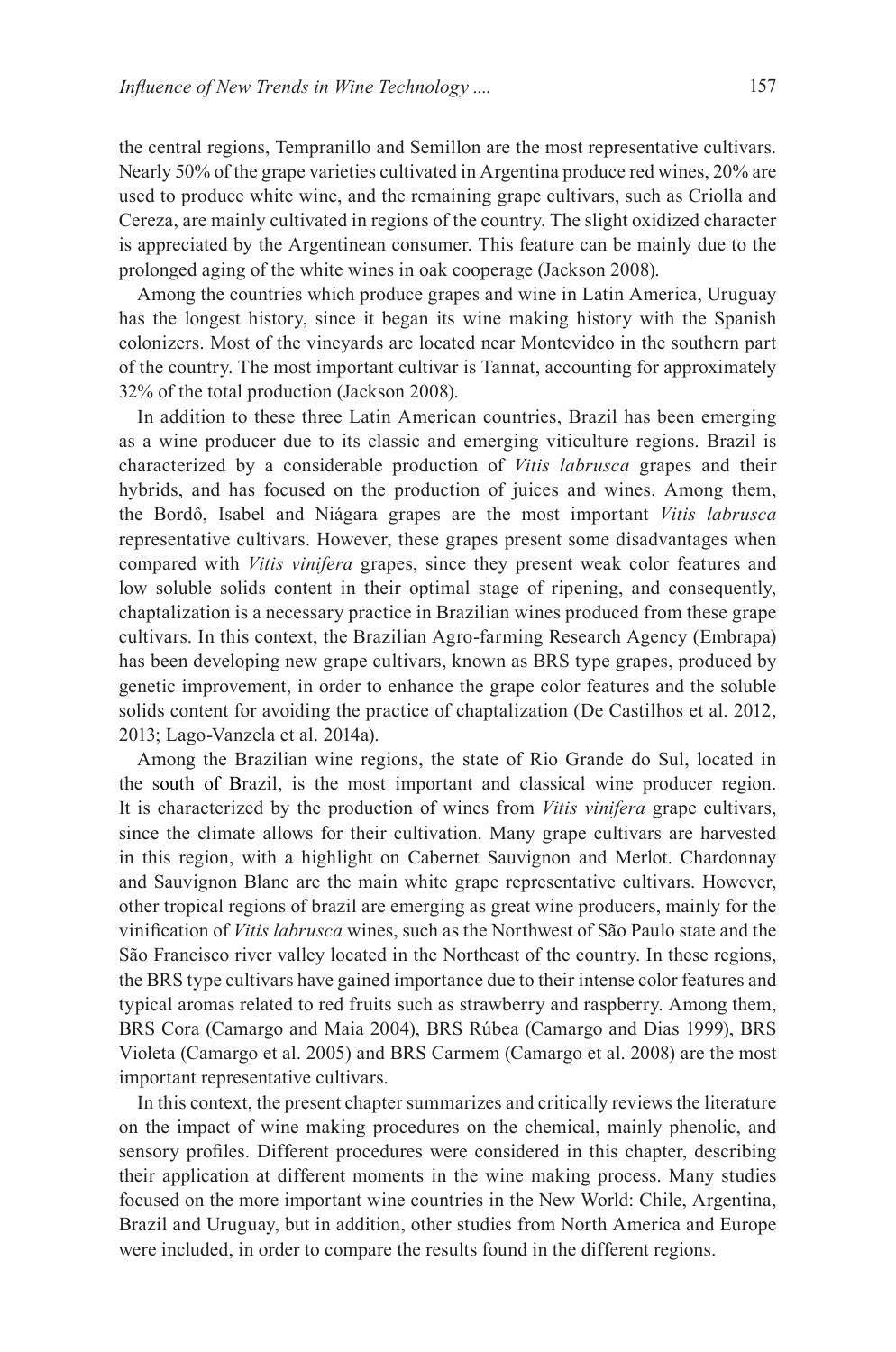# **Wine making Procedures**

#### **Thermovinification and grape pre-dehydration**

Two wine making procedures comprised the use of high temperatures: thermovinification and grape pre-dehydration. These thermal processes have the advantage of reducing the fruit microbial population, inhibiting undesirable enzymes, such as polyphenol oxidase (PPO) and laccase, and also reducing the wine making time (Andrade Neves et al. 2014).

Thermovinification is described as an alternative to the traditional maceration process for the extraction of phenolic compounds from the grape skins. Basically, it consists of submitting the grapes, after crushing, to high temperatures of around 60 to 70 ºC for a short time, extracting the compounds from the grape skins with the juice, and cooling them before fermentation. The heat damages the cell wall membranes of the grape skins, releasing the phenolic compounds (mainly anthocyanins, but also flavonols, flavan-3-ols and hydroxycinnamic acid derivatives), and also avoiding the effect of enzimatic oxidation due to their thermal inactivation, as mentioned previously. Since this process is only applied for a short time, and there the absence of alcohol during heating, tannin extraction from the seeds is avoided and the extraction of the anthocyanins is improved, although the extraction of other phenolic compounds is reduced (Sacchi et al. 2005).

Thermovinification is also a wine making procedure indicated for red grapes that present a low color potential and bad sanitary conditions. The application of the usual range of temperatures allows for denaturation of the oxidative enzymes, but it preserves the proteolytic and pectinolytic enzymes, which present great technological importance in wine making and facilitates the fining process (Rizzon et al. 1999).

Grape dehydration before fermentation uses higher temperatures in order to enhance the soluble solids content of the grapes avoiding the step of chaptalization in wine produced from *Vitis labrusca* and its hybrids (De Castilhos 2012, 2013). This procedure is the focus of some studies which evaluated its influence on the extraction of phenolic compounds (De Castilhos et al. 2015a, b).

In addition, drying cause irreversible damage to the grape skins due to water evaporation from the grapes, and these changes decrease their resilience and allow for cell rupture, which in turn allow contacts between PPO and its substrates. Moreover, drying causes structural changes to the grape skins and allows for diffusion of anthocyanins and other phenolic compounds present in the skin to the pulp, thus transferring them during alcoholic fermentation. The temperature used in grape pre-dehydration leads to the formation of oxidative compounds due to the activity of PPO, and to other products resulting from the non-enzymatic Maillard reaction. Low temperatures ranging from 30 to 40 ºC allow for PPO activity, causing the formation of oxidative compounds that lead to wine browning (Marquez et al. 2012, 2013); temperatures above 40 ºC cause PPO denaturation, but the Maillard reaction occurs in an extensive way, allowing for the formation of melanoidins, which have antioxidant capacity (De Castilhos et al. 2015a).

Many studies have focused on these thermal processes. Rizzon et al. (1999) studied the effect of thermovinification on the chemical and sensory profiles of Cabernet Franc red wines. The grapes were harvested in their optimal ripening stage and under optimal sanitary conditions, de-stemmed, crushed and heated to 65 ºC for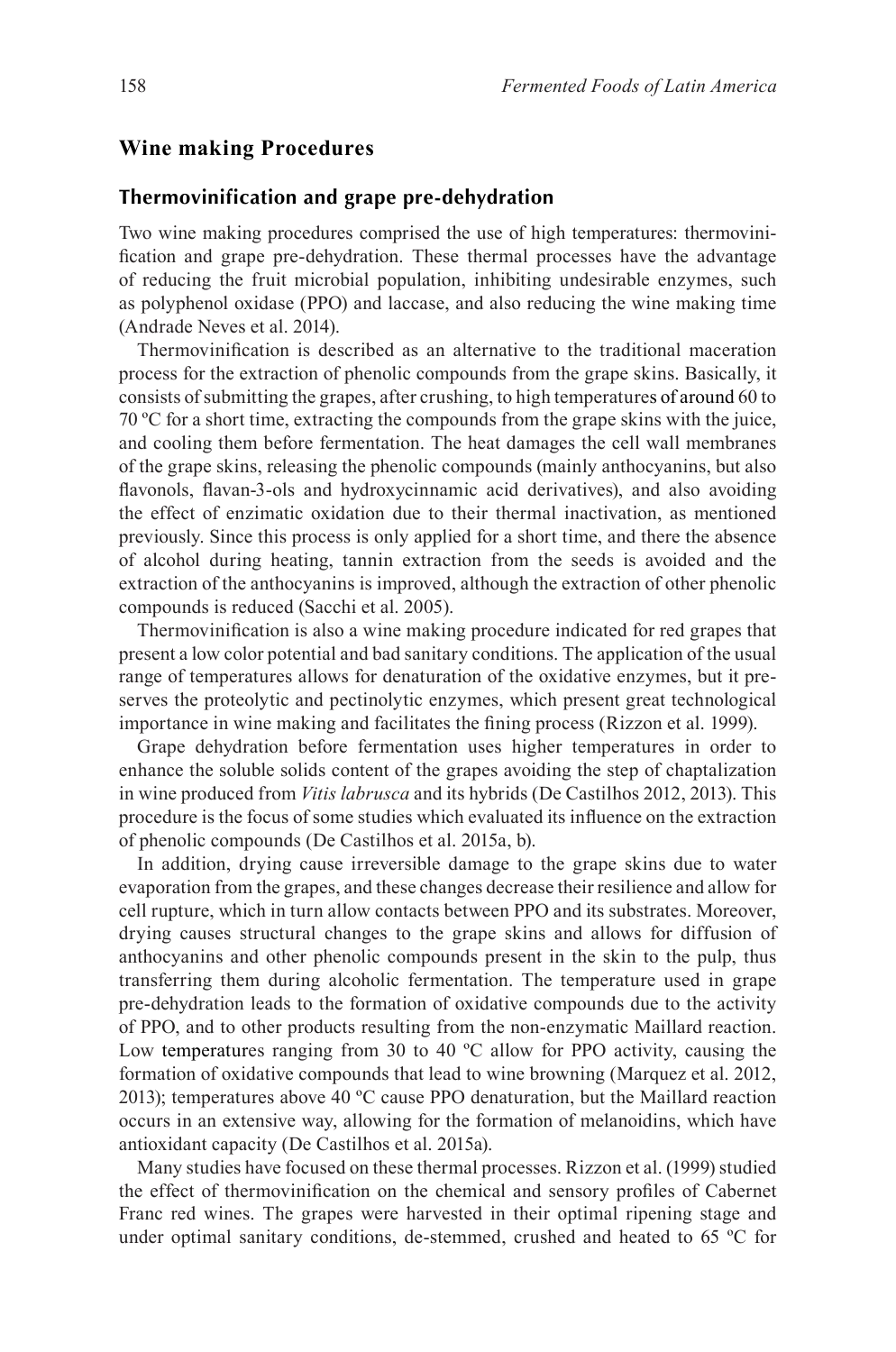2 hours in stainless steel fermentation vessels, which contained a pumping device. The juice was then drained off and the pomace pressed. Alcoholic fermentation was carried out in the presence of the solid parts (pomace), which is necessary in red wine making processes. Fermentation was induced by the inoculation of 200 ppm of dry active yeast and the temperature controlled at 20 ºC. Malolactic fermentation occurred spontaneously and was monitored by thin layer chromatography. At the end of the alcoholic fermentation the wines were treated with 50 mg.  $L^{-1}$  of sulfur dioxide and refrigerated at  $-4$  °C for 10 days to allow for tartrate stabilization. They were then bottled.

In the aforementioned study, the thermovinification procedure provided wines with higher phenolic and anthocyanin contents, as well as greater color intensity in compared to the traditional treatment of wine. The sensory attributes were also assessed and the color intensity, aroma quality, body, acidity and flavor attributes obtained higher scores when compared to the other wine making procedures. The wines produced from thermovinification presented an intense color feature and high amount of dry extract, which was responsible for enhancement of the mouthfeel and body. As a result the thermovinification wines presented higher global acceptance.

Another study showed relevant results for the application of the thermovinification procedure as an alternative wine making for Cabernet Sauvignon and Pinot Noir grapes (Andrade Neves et al. 2014). The grapes were harvested in their optimal maturity stage and good sanitary conditions, and after crushing, the juice and pomace (skins and seeds) were separated into two different fermentation vessels. The solid part was then immersed in 10% juice and submitted to a heating process at 95 ºC for 10 minutes. After cooling, the extract was added to the juice and completed the volume of the must. Alcoholic fermentation was induced by inoculating with dry active *Saccharomyces cerevisiae* yeasts at 25 ± 5 ºC and monitoring at 12-hour intervals. After complete alcoholic fermentation, the must was transferred to PET bottles,  $50 \text{ mg}$ . L<sup>-1</sup> of potassium metabisulfite added, and stored under refrigeration at 4 ºC for 30 days for tartrate stabilization. The wines were then bottled and stabilized for 6 months at 22 ºC.

In the aforementioned study the authors stated that the thermovinification process enhanced the extraction of the anthocyanins from the skins, which was responsible for the wine color. However, it was not effective in extracting the tannins from the seeds, and this low concentration of tannins negatively influenced wine aging, since there was a significant decrease in the anthocyanin and flavonol contents after six months of stabilizing. It has been also noted that the thermovinification significantly reduced the wine production time and the use of 95 ºC for a short time provided good acceptability for the wines, and was considered an alternative for young wines with different features (Andrade Neves et al. 2014).

In addition to thermovinification, grape pre-dehydration is another alternative step in the wine making process that has been a focus of studies in order to avoid the chaptalization process and to enhance the extraction of the phenolic compounds responsible for color and mouthfeel. De Castilhos et al. (2013) reported that pre-drying significantly influenced the chemical profile and sensory acceptance attributes of Bordô (*Vitis labrusca*) and Isabel (hybrid *Vitis labrusca*) grapes. In the study, the grapes were dried to 22 ºBrix of soluble solids content using a tray dryer at 60 ºC and of air flow 1.1 m.s–1 in order to avoid chaptalization of the grape musts. As soon as the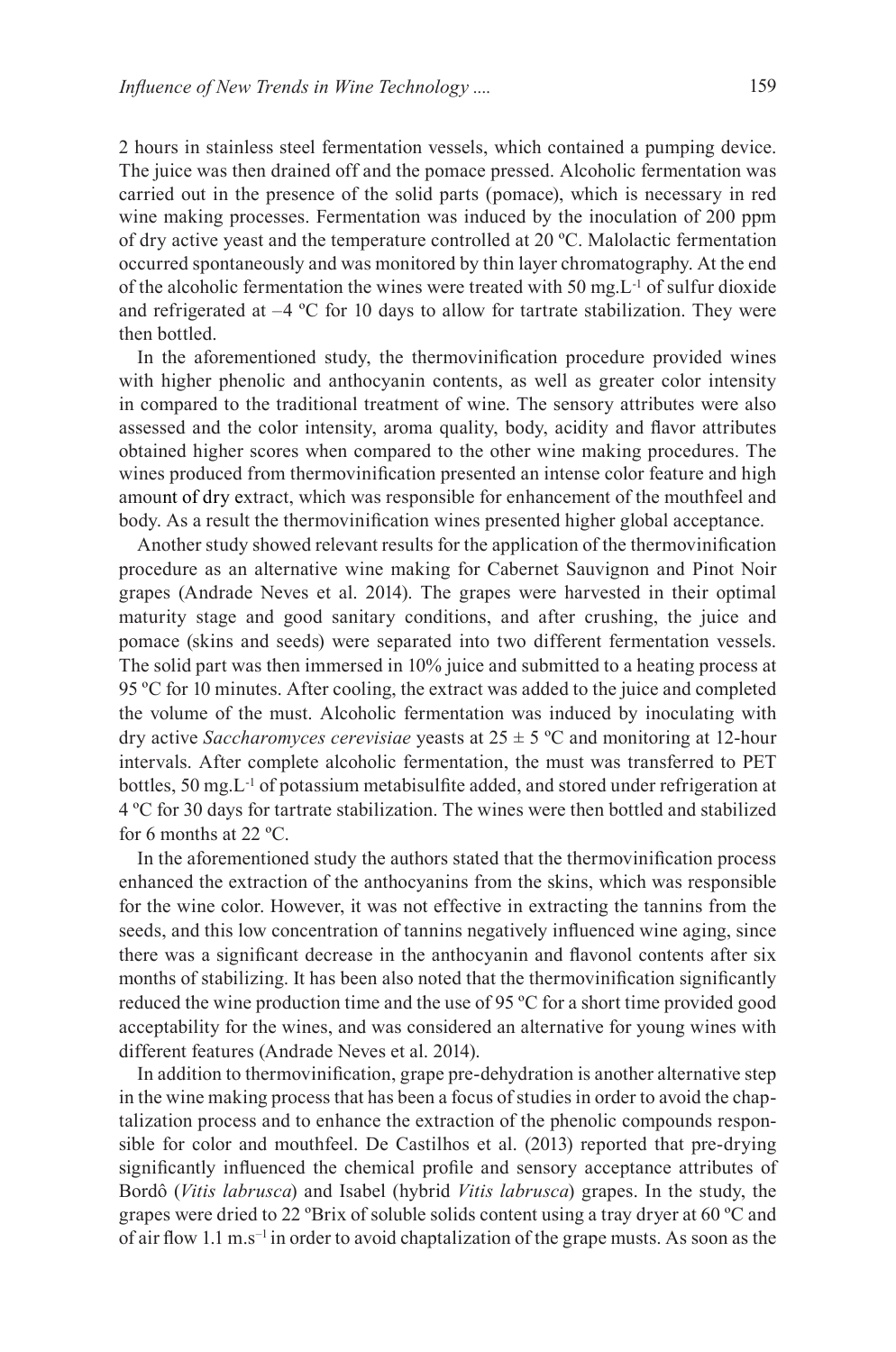22 ºBrix was reached, the grapes were crushed and placed in fermentation vessels in order to begin the alcoholic fermentation. This process was induced by the inoculation of 200 ppm of dry active yeasts and the wines treated with 150 ppm of potassium metabisulfite. After 7 days of alcoholic fermentation they were racked and malolactic fermentation was induced by the inoculation of *Oenococcus oeni*. The final stage of the second fermentation process was monitored by thin layer chromatography. After this, the wines were stored in a refrigerator (3 ºC) for 10 days to allow for tartrate stabilization, and then bottled in 750 mL glass bottles and stored at 18 ºC until the chemical and sensory analysis. The grape pre-dehydration significantly increased almost all the chemical properties of the wines, highlighting the total acidity and the dry extract due to the evaporation of water during the drying process. In addition, the authors found that the drying process enhanced the total phenolic content of both Bordô and Isabel red wines. The dried grape wines also presented higher values for color intensity. The results showed that drying could improve the body of the wines, since the dry extract and acidity content were correlated with this sensory attribute. In addition, dried grape wines, regardless of the grape cultivar, presented higher sensory acceptance scores when compared with commercial wines. This result showed the great potential of the drying process as an alternative to produce red wines with good body and structure, despite their lower yields (De Castilhos et al. 2012, 2013, 2015a, 2015b).

A recent study presented data about the phenolic composition of red wines produced from the hybrid BRS Rúbea and BRS Cora grape cultivars submitted to predehydration. The pre-dehydration process significantly degraded the anthocyanins, resulting in a decrease of their concentration; however, the grape pre-dehydration did not significantly affect the flavan-3-ols content (De Castilhos et al. 2015). The anthocyanin degradation was related to thermal degradation and the heat also affected the color of the red wines, changing the characteristic red-purplish color to a brown hue. The browning was produced by the Maillard reaction products, which took place in a more extensive way than the oxidative reactions caused by PPO, since at 60 ºC the PPO loses its oxidative action (Patras et al. 2010).

According to Figueiredo-González et al. (2013), heating the grapes causes a loss of their physiological integrity, thus favoring the diffusion of anthocyanins and flavan-3-ols from the grape skin into the pulp. The same authors suggested that a prior contact between these compounds could cause well-known reactions between the anthocyanidin 3-glucosides and flavan-3-ols producing polymeric pigments, with a decrease in the flavan-3-ol contents. However, De Castilhos et al. (2015a) reported that the flavan-3-ols content was not significantly decreased by the grape pre-dehydration. The authors suggested that the copigmentation reaction between monoglucoside anthocyanins and flavan-3-ols was probably stopped because the wines produced using hybrid grape cultivars were composed mainly of 3,5-diglucoside anthocyanins.

De Castilhos et al. (2015) also reported that the antioxidant activity of dried wines was not significantly affected by the heat, suggesting that their antioxidant capacity could be explained by the balance between the loss of antioxidant phenolic compounds and reactions that produced compounds with antioxidant properties such as melanoidins, a Maillard reaction product (Delgado-Andrade and Morales 2005). In the same study, the authors reported on the potential of grape pre-dehydration as an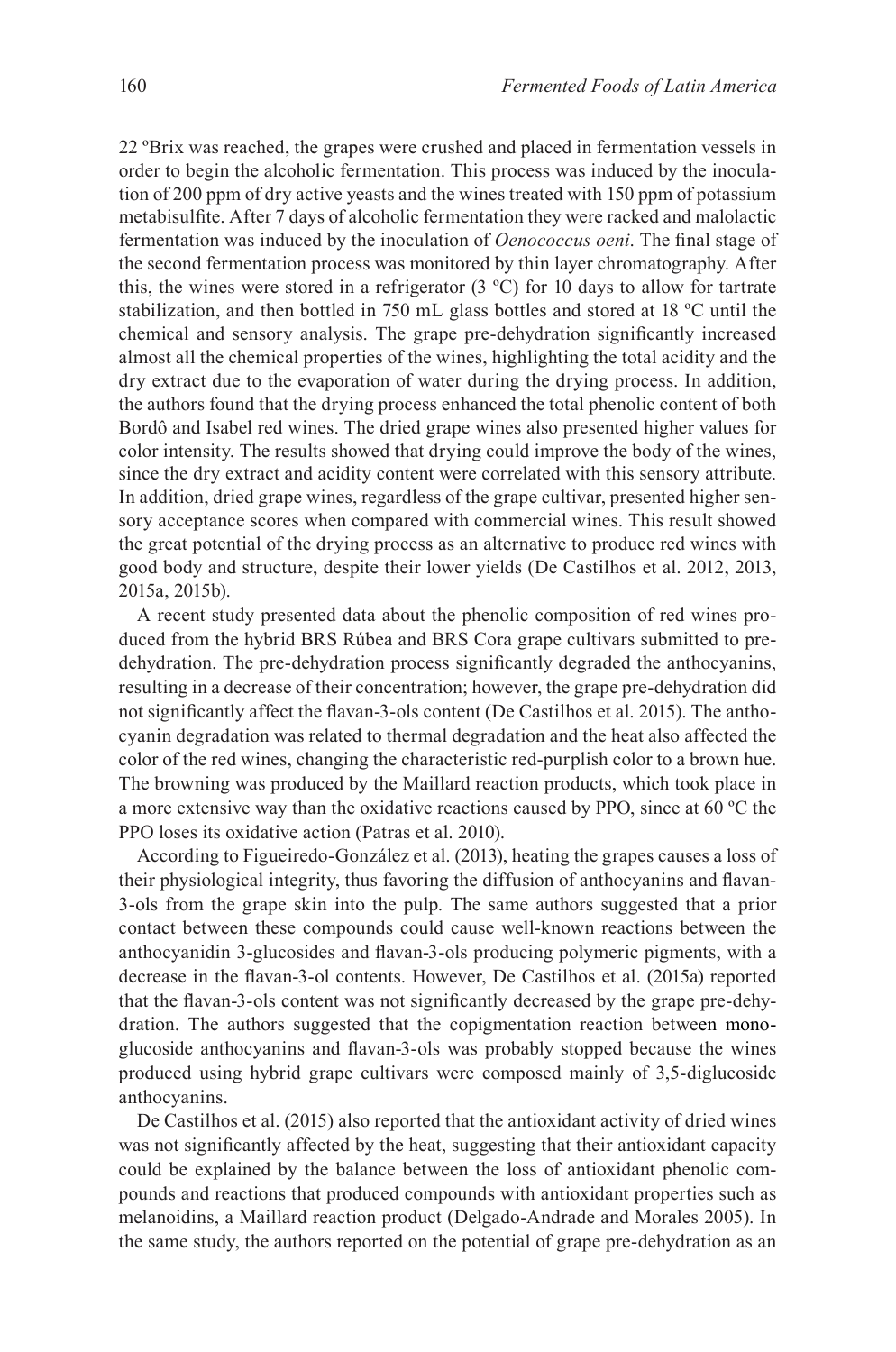alternative wine making procedure before alcoholic fermentation, in order to produce more structured wines with good body and intense astringency and bitterness, due to their high flavan-3-ol contents.

The results obtained in the above mentioned studies showed the potentials of grape pre-dehydration and thermovinification as alternative wine making procedures aiming at enhancing the phenolic compounds. In the latter case, the increase in the anthocyanin concentration resulted in the intense color of the red wines. Grape dehydration caused anthocyanin degradation and the flavan-3-ols content was apparently not affected by the heat. Sensory approaches showed that thermovinification could enhance the color features of the red wines and grape pre-dehydration could improve the body and structure of the wines, i.e., improving the mouthfeel sensations.

#### **Submerged cap technique**

The submerged cap technique aims to provide a constant contact between the pomace and must, avoiding the rise of solids due to the carbon dioxide produced by alcoholic fermentation. This procedure has been a focus of some studies aimed at assessing the enhancement of the extraction of the phenolic compounds as a result of the constant contact of the juice with the grape skins and seeds. Submerged cap technique limits contact with the existing oxygen inside the fermentation vessel and reduces the mechanical operations such as pumping down and pumping over (De Castilhos et al. 2012, 2013; Bosso et al. 2011; Suriano et al. 2012).

De Castilhos et al. (2013) described the influence of submerged cap on red wines produced from Bordô (*Vitis labrusca*) and Isabel (hybrid grape *Vitis labrusca* x *Vitis vinifera*) grapes. This procedure was carried out using stainless steel screens inside the fermentation vessels, aiming to hinder displacement of solids to the upper part of the vessel due to the carbon dioxide produced during alcoholic fermentation. The procedure was carried out on a microvinification scale and information about the enological parameters and sensory acceptance attributes was collected. The submerged cap wine making did not significantly change the results of the chemical analyses, since the acidity, dry extract and alcohol contents of the wines were lower than those of wines produced using the traditional treatment. In addition, the expected effect of enhanced extraction of the phenolic compounds due to the constant contact between the pomace and the must during alcoholic fermentation was not observed, since the total phenolic content and all the color indexes (absorbance at 420, 520 and 620 nm) presented no significant differences when compared with those of traditional wine making. The sensory acceptance of the submerged cap wines also presented no significant differences in comparison with those of the traditional treatment, although these wines were significantly better accepted when compared to the commercial wines. This result explained the modest potential of the submerged cap wine making when applied to Bordô and Isabel red wines, since there were no significant differences between them and the traditional treatment. A positive outcome of the study was the higher yield of the wine produced in relation to the initial amount of grapes when the submerged cap wine making procedure was used, i.e., about 1.5-fold that observed for the traditional treatment.

In another study, Bosso et al. (2011) applied the submerged cap technique in the production of wines from Barbera grapes, and compared it with the floating-cap wine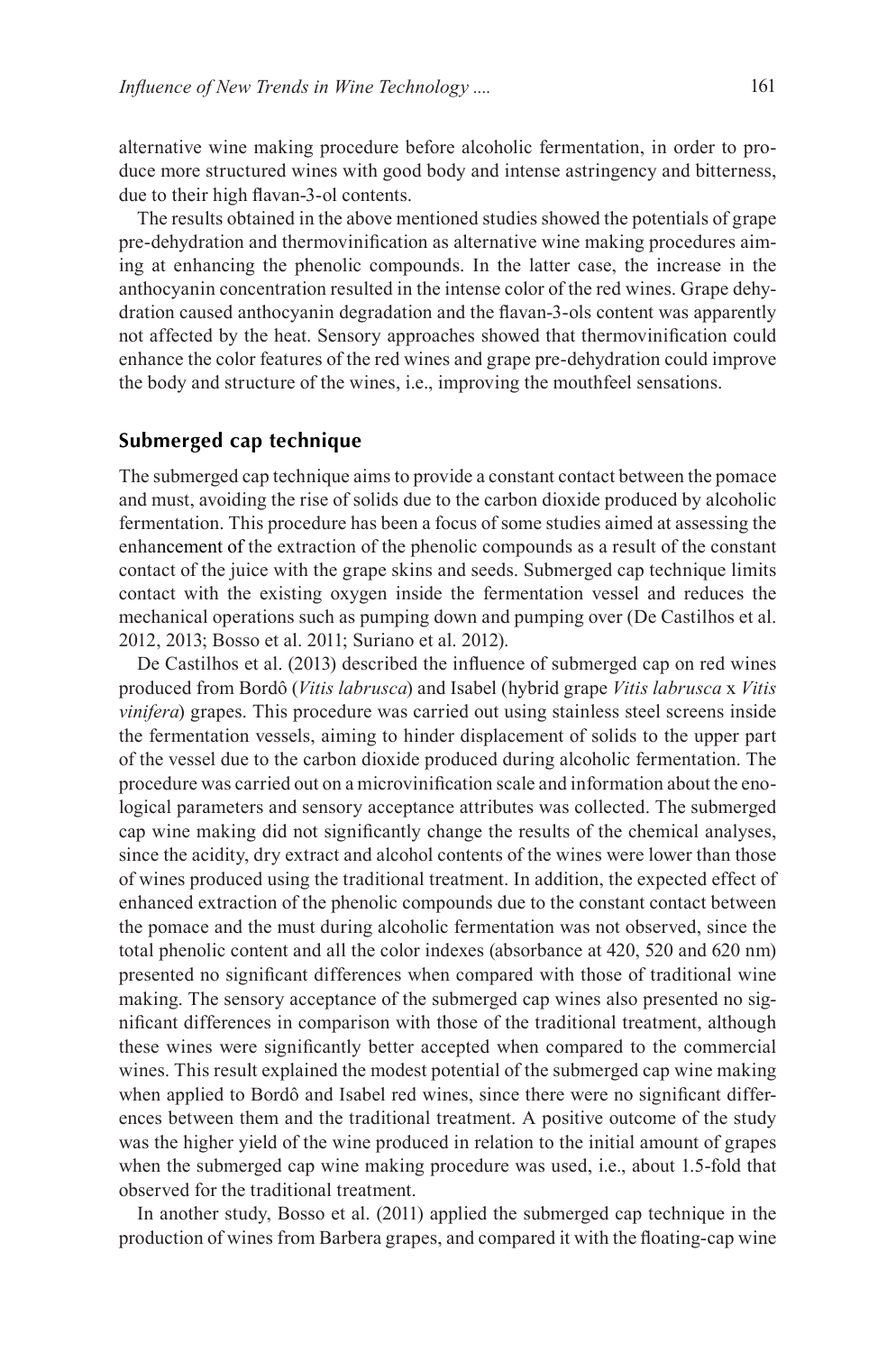making procedure. The method used to apply the submerged cap wine making technique was the use of a grate fixed at the top of the fermentation vessel to keep the cap submerged at approximately 10 cm depth in the must during alcoholic fermentation. They applied a short pump-over with 25 to 30% of the total volume of the must twice a day with no air, up to the end of maceration. The wine composition, and the polyphenolic and free volatile compounds were analyzed. The submerged cap technique increased the total extract and total acidity, and presented higher total anthocyanin and total flavonoid contents. All the color parameters were higher than those of the floating cap wines. The pressed wines and the pomace resulting from these two wine making procedures were also evaluated. The pressed wines and pomace from submerged cap presented significantly higher anthocyanin, total flavonoid and proanthocyanidin contents in comparison with the floating cap treatment.

Considering the obtained free volatile compounds, Bosso et al. (2011) noted lower C6 alcohol, acetate and higher alcohol concentrations in the submerged cap Barbera wines. The C6 alcohols are produced during the prefermentative phase by enzymatic lipoxidation of the unsaturated fatty acids, and the concentration of these compounds is closely related to the grape variety, mechanical operations and oxygen intake during the fermentative process. The lower concentrations of these compounds were due to the different oxygen intakes during alcoholic fermentation. In addition, the authors stated that the Barbera grape cultivar had poor amounts of terpenic and norisoprenoidic compounds such as linalool,  $\alpha$ -terpineol, citronellol and  $\beta$ -damascenone; however, the submerged cap treatment increased the concentration of these compounds, and is considered an alternative wine making procedure to obtain wines with intense varietal features.

As another example, Suriano et al. (2012) provided relevant information about the chemical profile and sensory assessment of Nero di Troia wine produced using two alternative wine making procedures: submerged cap (horizontal winemaker-tank) and vertical winemaker-tank, and both procedures were compared to a traditional wine making technique. In their study, the submerged cap treatment was obtained using a horizontal winemaker-tank with a rotary steel vat composed of two horizontal and concentric cylindrical tanks. The tank worked with a 1 minute rotation every 3 hours at minimum speed, and after two turns, the direction of the rotation changed. The submerged cap treatment differed from those two aforementioned studies in which the behavior of the wine making procedure was assessed on an industrial scale using a rotary tank. The submerged cap technique significantly enhanced the dry extract of the wines as well as presented higher concentrations of total polyphenols, total flavonoids, flavans and proanthocyanidins. In addition, the wines presented higher concentrations of total anthocyanins and monomeric anthocyanins. The authors noted the potential of submerged cap wine making to produce high color wines, and to allow for a better dissolution of tannins and other substances responsible for the wine color intensity. The chemical results were confirmed by the sensory results, since the submerged cap wines presented relevant color intensity and more marked purple hues. In addition, they also presented intense cherry and dried prune olfactory features. With regard to the flavor descriptors, the wines were astringent, bitter and structured, due to the high extraction of catechins and tannins.

De Castilhos et al. (2015a) also evaluated the polyphenolic composition and sensory descriptors of wines produced from BRS Rúbea and BRS Cora hybrid grape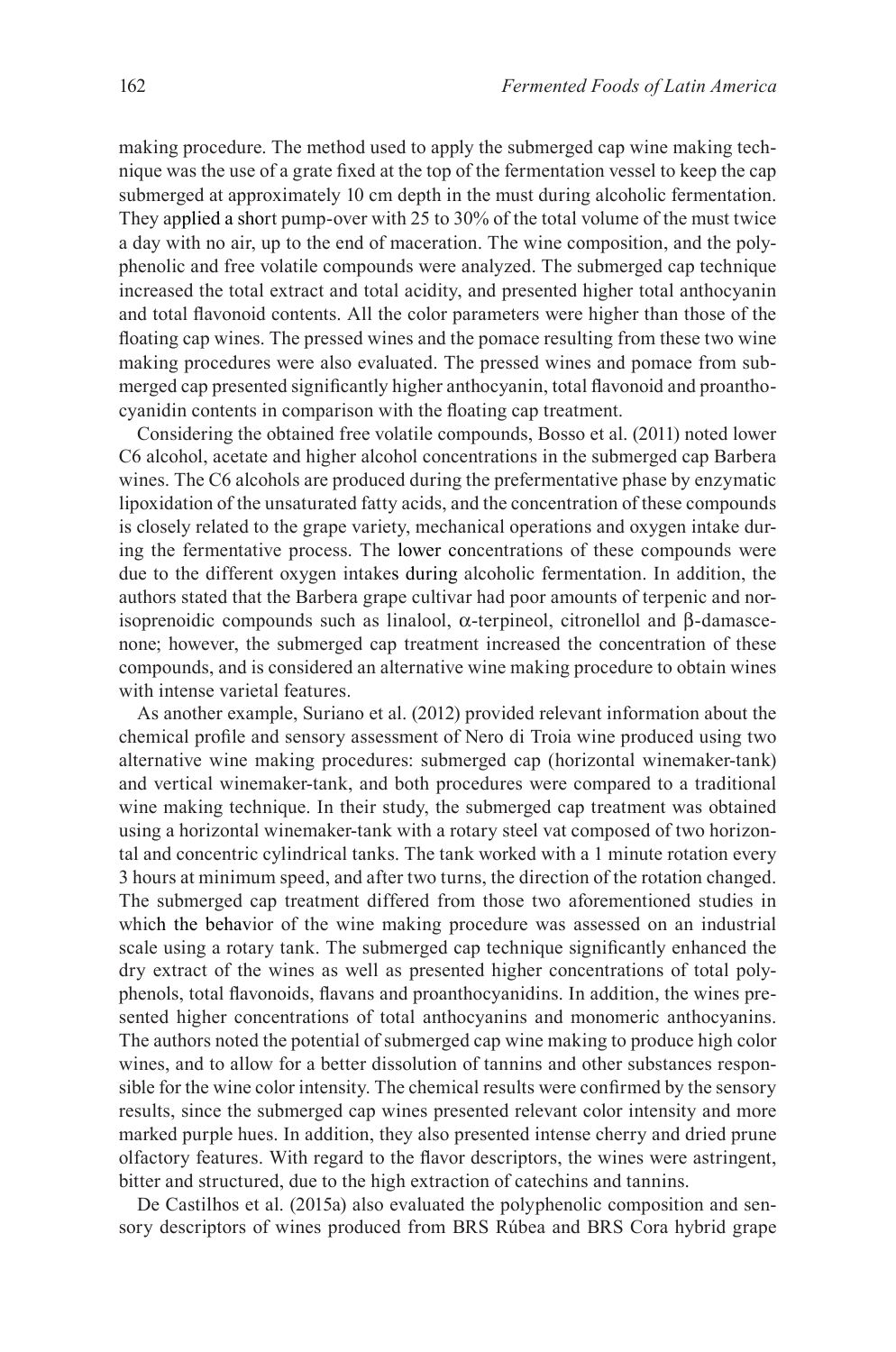cultivars, cultivated in Brazil using the submerged cap technique. They reported the potential of submerged cap as an alternative wine making procedure aiming at producing wines with intense color features, since they present higher anthocyanin concentrations. The findings showed the importance of the submerged cap to obtain highly colored wines, and this wine making procedure could be an alternative for grapes that present weak color features and varietal characteristics, since it could also enhance compounds that are intrinsic to the grape cultivar.

#### **Cold soaking technique**

The cold soaking procedure has received much attention worldwide and has been applied in most wine-growing regions, which are typically great producers of different grape cultivars. Prefermentative cold soaking consists of the contact of the fermentation solids (skins and seeds) with the must in a non-alcoholic and low-temperature environment (Casassa and Sari 2015). The absence of ethanol was assured by keeping the must at low temperatures, ranging from 5 to 10 ºC (Casassa et al. 2015) or from 10 to 15 °C (Sacchi et al. 2005), for a period of time ranging from 3 to 5 hours per day for up to 10 days (Gil-Muñoz et al. 2009; Gordillo et al. 2010; Ortega-Heras et al. 2012). The chilling to which the pomace and the must were submitted ensured the lack of fermentative activity, avoiding the development of *Saccharomyces cerevisiae* (Zott et al. 2008) and, in contrast, favors the development of non-*Saccharomyces* yeasts, which would probably modify the volatile profile of the wine (Charpentier and Feuillat 1998). In addition, the absence of ethanol allows for a selective extraction of high water solubility compounds, including anthocyanins, free and glycosylated-bound aroma compounds and low molecular weight tannins (Apolinar-Valiente et al. 2013).

Some studies have reported that the extraction of anthocyanin and tannin due to the application of cold soak wine making was related to an intrinsic feature of the grape cultivar; however, several reports in the literature have presented controversial results. Some studies reported an increase in the extraction of phenolic compounds (Busse-Valverde et al. 2010; González-Neves et al. 2013; Favre et al. 2014), others reported a decrease (Budic-Leto et al. 2003; González-Neves et al. 2012) and no effect of cold soaking on the extraction of phenolic compounds (Ortega-Heras et al. 2012; Pérez-Lamela et al. 2007). The contradictory results found in the above mentioned studies led the researchers to search for an expansion of their knowledge in order to evaluate the real effects of cold soaking on the extraction of the phenolic compounds. Despite the results of the chemical assessment of the products from the cold soaking procedure, some authors were unable to agree about its effects on the sensory attributes. The authors reported that the negative impact of the non-*Saccharomyces* yeasts on wine flavor was due to the formation of ethyl acetate and acetaldehyde (González-Neves et al. 2013; Casassa and Sari 2015).

Casassa et al. (2015) provided information about the phenolic compound and chromatic compositions, Using the CIELab parameters, of six wines produced from Barbera, Cabernet Sauvignon, Malbec, Merlot, Pinot Noir and Syrah grape cultivars submitted to the cold soaking prefermentative treatment. The wine making procedure consisted of de-stemming the grapes and crushing them, allowing for the release of the must, which was treated with 80 mg. $L^{-1}$  of sulfur dioxide. The cold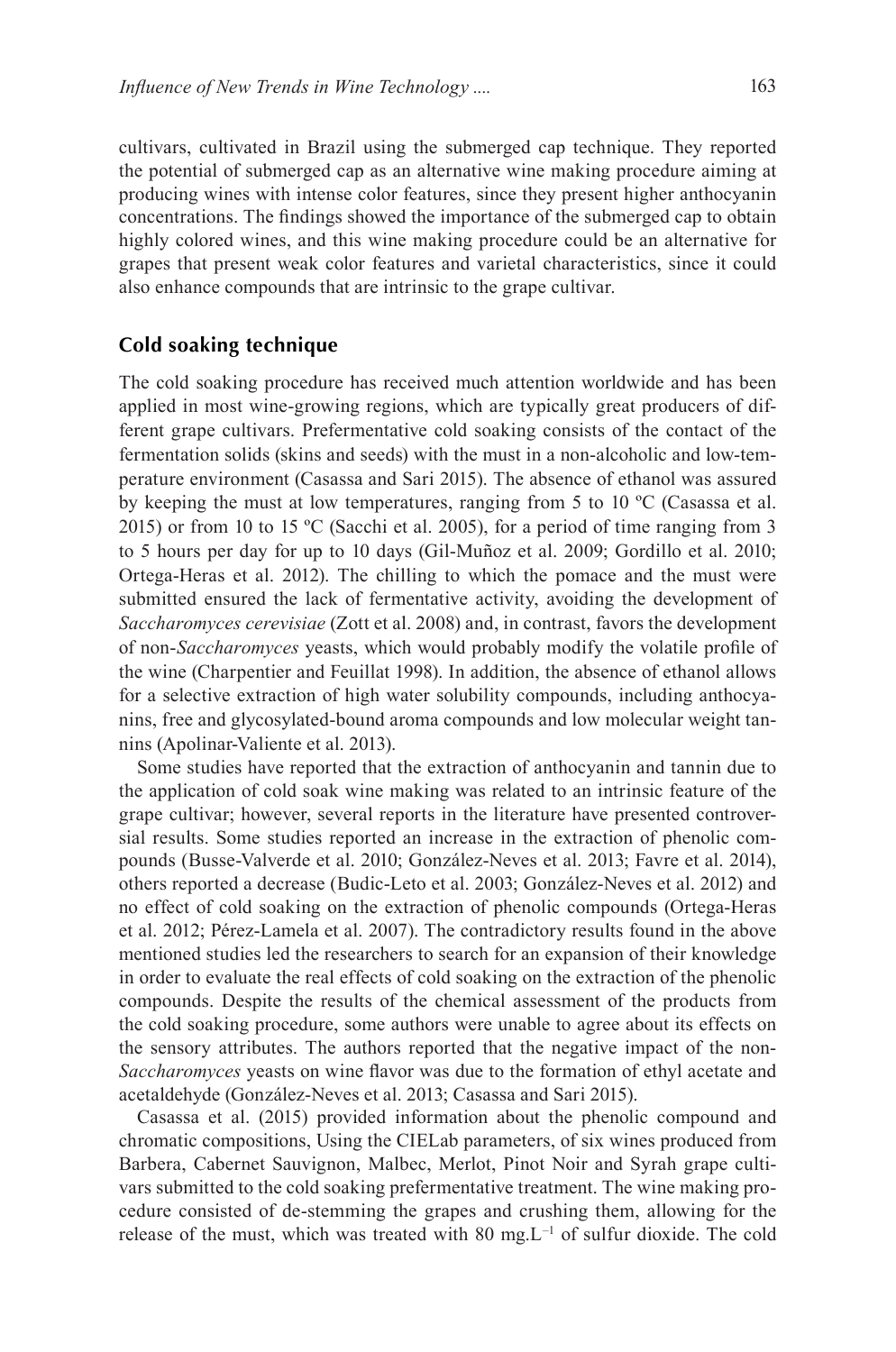soaking treatments consisted of 4 days at approximately 9 ºC, achieved by the insertion of CO<sub>2</sub> pellets. The 4-day cold soaking period was followed by a 10-day maceration process carried out by two pumping-overs followed by two pumping downs. The alcoholic fermentation was initiated by the inoculation of active dry *Saccharomyces cerevisiae* yeasts, and after the maceration process, malolactic fermentation was also induced by inoculation with *Oenococcus oeni*. At the end of the malolactic fermentation, the wines were racked and stored at 1 ºC for 45 days to allow for the tartrate stabilization. The free  $SO<sub>2</sub>$  content was then adjusted and the wines bottled and stored at 12 ºC until analyzed. The cold soaking maceration technique significantly increased the anthocyanin concentration as compared to traditional wine making, as well as increasing the Chroma and redness of the wines. The total phenolic compounds, tannin concentration and the other CIELab parameters (luminosity, hue angle and yellowness) were not affected by the cold soaking procedure. The sensory approach only showed the influence of cold soaking on two attributes: color intensity and violet hue. Positive effects of the cold soaking treatment were observed for the Barbera and Cabernet Sauvignon wines; the Barbera wines obtained higher scores for color intensity and violet hue, and the Cabernet Sauvignon wines for color intensity. In contrast, cold soaking produced negative effect for the Pinot Noir wines, which showed lower scores for color intensity when compared with the traditional treatment. The cold soaking technique had also no effect on the aroma attributes, astringency, bitterness and body; these sensory attributes presented no significant differences when comparing the traditional and cold soaking treatments.

Casassa et al. (2015) have also applied the Principal Component Analysis to obtain relevant information about the relationship between the treatments and the wines produced from the different grape cultivars. The Principal Component Analysis explained the major data variance and allowed for differentiation of the grape cultivars, allocating them in two different clusters. The cold soaking was greatly influenced by the intrinsic features of the grape cultivars.

Other pertinent studies showed a lack of differences between the traditional and cold soaking wine making procedures, mainly concerning the sensory assessment. Using a triangle test, Gardner et al. (2011) described the failure of consumers to detect differences between Cabernet Sauvignon wines produced using the traditional and cold soaking treatments. In another study, Casassa and Sari (2015) reported lower color intensity and reduced fruity flavor in Malbec red wines submitted to cold soaking, as well as a noticeable acetaldehyde character.

Favre et al. (2014) described the application of a cold prefermentative procedure to Tannat wines and compared it to three other wine making procedures: traditional maceration, maceration with the addition of enzymes and maceration with the addition of seed tannins. The wine making procedure consisted of de-stemming the grapes followed by crushing, allowing for the release of the must. Alcoholic fermentation was induced by inoculation of yeasts, and the must was then drained and the pomace pressed. The free-run must was mixed with the pressed must and they were stored in stainless steel fermentation vessels until the end of the alcoholic fermentation. After this, sulfur dioxide was added to inhibit malolactic fermentation and the wine was bottled. The cold soaking procedure consisted of promoting the contact of the skins with the must at  $10-15$  °C for 5 days prior to alcoholic fermentation, using frozen water as the cooling agent. The total phenolic compound content, anthocyanidins, flavan-3-ols and proanthocyanidins were assessed, as well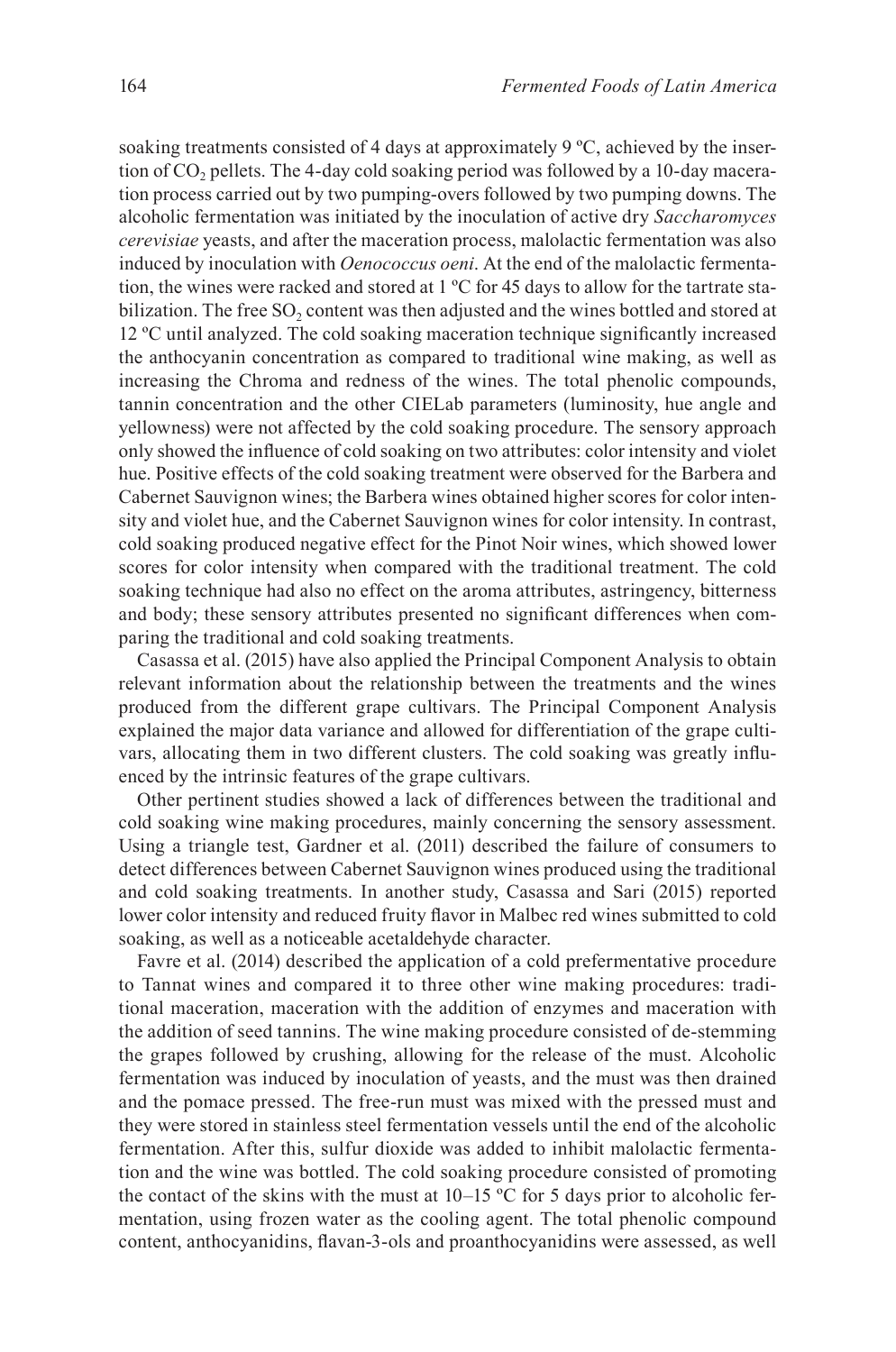as the low molecular weight non-anthocyanin phenols. The color features were also evaluated according to the CIELab parameters. The authors demonstrated that cold soaking increased the total phenolic compound and anthocyanin contents of Tannat red wines. The five anthocyanidins (cyanidin, delphinidin, petunidin, peonidin and malvidin), detected and quantitated by HPLC in cold soaked Tannat wines, presented higher concentrations when compared with the traditional maceration process, with the exception of delphinidin. In addition, among the low molecular weight non-anthocyanin phenols, the cold soaked wines showed higher concentrations of stilbenes, flavan-3-ols and flavonols when compared with the traditional procedure. The color features of the cold soaked wines seemed to be less influenced by the treatment, since the CIELab parameters presented no significant differences when compared to the traditional wines. Another important result was the high concentrations of tyrosol and triptophol in the cold soaked wines, which are compounds derived from yeast metabolism, probably due to the activity of the native yeast strains in the prefermentative phase.

Based on the above mentioned studies, the application of cold soaking as a potential alternative wine making procedure needs to be further discussed and expanded by other studies. The grape cultivar used in cold soaking wine making technique seems to enhance the phenolic compounds extraction. In addition, important factors such as the application of low temperatures by the addition of  $CO<sub>2</sub>$  pellets or external refrigeration need to be intensely discussed (Casassa et al. 2015).

# **Carbonic maceration**

Carbonic maceration aimed to produce lighter and fruitier wines that are indicated for young consumption. In this procedure, whole berries or grape clusters were submitted to a carbon dioxide saturated  $(CO<sub>2</sub>)$  atmosphere, which allowed for the activity of the glycolytic enzymes proceed from the grapes (Sacchi et al. 2005). After one or two weeks, the grapes were then pressed and the must inoculated to complete the alcoholic fermentation. In fact, a natural enzymatic transformation occurs in the grape skins due to the anaerobic conditions promoted by the saturated  $CO<sub>2</sub>$ environment. The berries suffered an intracellular fermentation in which the malic acid is metabolized to ethanol and other substances (Rizzon et al. 1999).

According to several studies, it is difficult to draw secure conclusions about the effect of carbonic maceration procedure on the phenolic compounds of wines. Very different results have been found with different grape cultivars. Some studies showed that carbonic maceration caused a decrease in the phenolic compound concentrations (Sun et al. 2001; Timber lake and Bridle 1976), while other studies showed an increase in the phenolic composition (Lorincz et al. 1998). In addition, the carbonic maceration process could lead to the production of lighter wines with reduced body and structure and an intense fruity aroma, especially for strawberry and raspberry aromas (Etaio et al. 2008).

Rizzon et al. (1999) applied carbonic maceration to the production of Cabernet Franc wines, placing the grapes in a 4,000 liter fermentation vessel and injecting carbon dioxide to an internal pressure of 0.5 atm. This pressure was maintained for 10 days, and the temperature varied from 25 to 30 ºC. The whole grapes were then pressed to obtain the fermentative must and alcoholic fermentation was induced by the inoculation of dry active *Saccharomyces cerevisiae* yeasts. After the final stage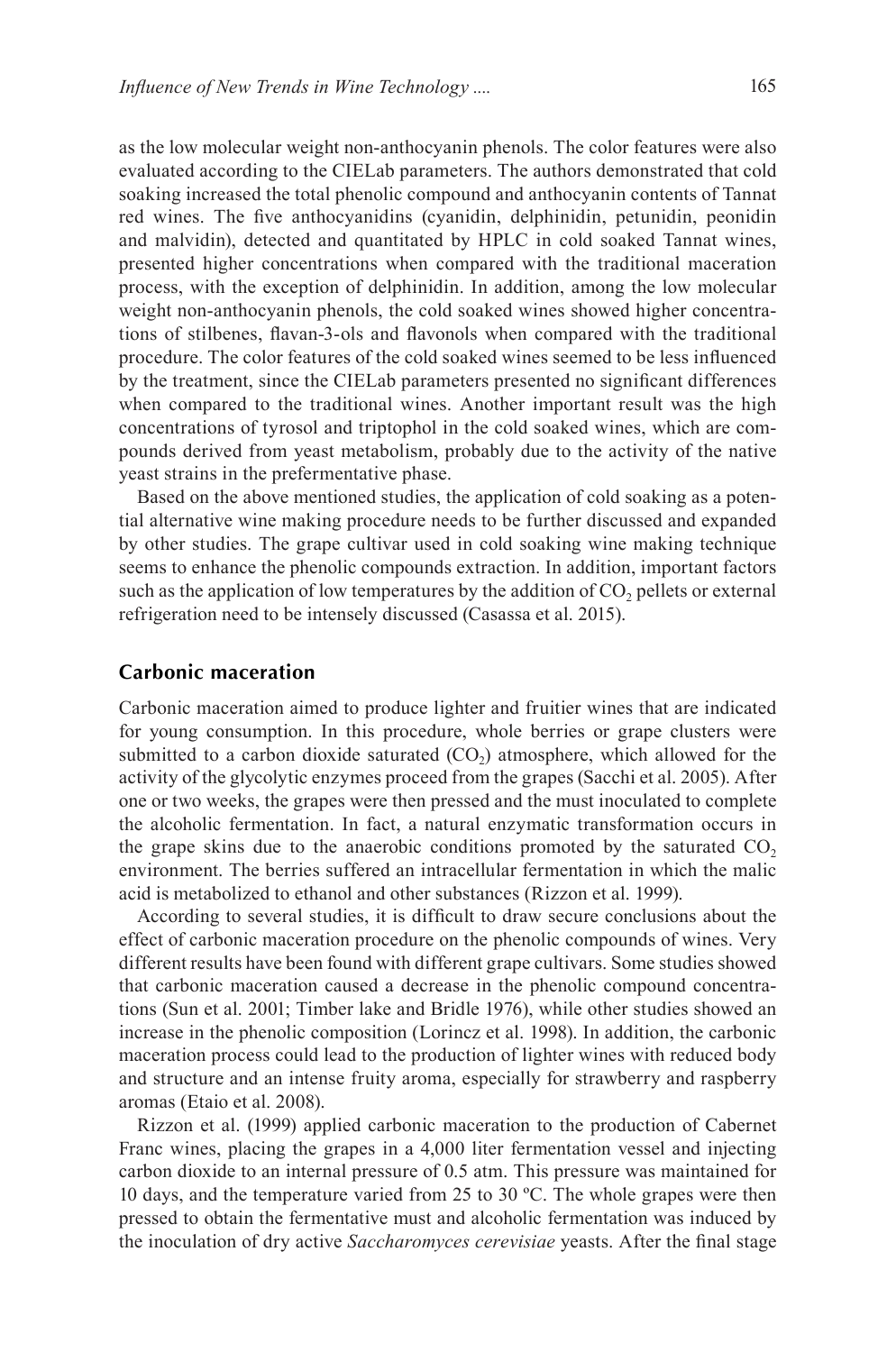of alcoholic fermentation, the wines were refrigerated at  $-4$  °C to allow for tartrate stabilization, and then bottled.

According to the authors, the carbonic maceration wines presented lower anthocyanin concentrations and reduced color features. These wines showed an intense oxidized tonality when compared with the traditional and thermovinification procedures. In addition, they presented a higher pH and lower total acidity, since the malic acid was enzymatically transformed into ethanol inside the grape berries, and caused a decrease in the total acidity of the wines (Rizzon et al. 1999). The wines submitted to the carbonic maceration procedure presented weak aroma quality and a lower score for the flavor and olfactory balance. They were also lighter, less structured and with reduced body, due to the lower acidity and phenolic compound concentrations.

Bertagnolli et al. (2007) presented results concerning the influence of carbonic maceration and ultraviolet irradiation on the *trans*-resveratrol levels in Cabernet Sauvignon red wines. The grapes were submitted to different treatments and carbonic maceration was carried out at a temperature of  $0.5 \degree C$  in an environment of  $10\%$  CO<sub>2</sub>. After the treatment, the grapes were de-stemmed and crushed, allowing for the release of the must. The must was treated with  $SO_2$ , chaptalized, and alcoholic fermentation induced by inoculation with *Saccharomyces cerevisiae* yeasts. At the end of the alcoholic fermentation, the wines were racked, submitted to malolactic fermentation, racked again and bottled for 2 months. The carbonic maceration wines presented an increase in the *trans*-resveratrol concentration in the first days of alcoholic fermentation, but afterward it decreased. This behavior was probably due to the saturated  $CO<sub>2</sub>$  environment that changed the reaction for the synthesis of *trans*-resveratrol, since its synthesis needs the elimination of four molecules of  $CO<sub>2</sub>$ . One positive outcome of the use of carbonic maceration was related to the reduction in processing time, i.e. the pre-fermentation occurred inside the grape berries due to the influence of the carbon dioxide, allowing for a decrease in the wine making time. In addition, Bertagnolli et al. (2007) also analyzed the *trans*-resveratrol concentration in the grapes right after the treatments, and reported that grapes submitted to carbonic maceration showed the lowest *trans*-resveratrol concentrations in comparison to the other treatments assessed.

Fuleki (1974) analyzed the effect of carbonic maceration on wines produced from the Concord grape cultivar (*Vitis labrusca*). The grapes were submitted to a saturated  $CO<sub>2</sub>$  environment at 15 °C for one or two weeks. After the treatment, the grapes were pressed and the must treated with sulfur dioxide. Alcoholic fermentation was then induced, the pomace was pressed and drained, the must was chaptalized and the alcohol content adjusted to 13% v/v. The wines were then maintained at 2  $^{\circ}$ C for two weeks to allow for tartrate stabilization, and then racked, bottled and stored at 15 ºC. A chemical and sensory evaluation was carried out to evaluate the effect of carbonic maceration on the wines produced from the Concord grape cultivar.

The carbonic maceration has appeared as a suitable technique to produce Concord wines without the Concord character, i.e., the intrinsic aroma compounds of the Concord grape were degraded by carbonic maceration and a new flavor was developed. The taste of the wines was described as softer as a result of the decrease in acidity and lower tannin content. In addition, carbonic maceration probably degraded the methyl anthranilate, which is a volatile compound typical from *Vitis labrusca* grapes, including Concord, since the produced wine showed low concentrations of this compound when compared to the control treatment.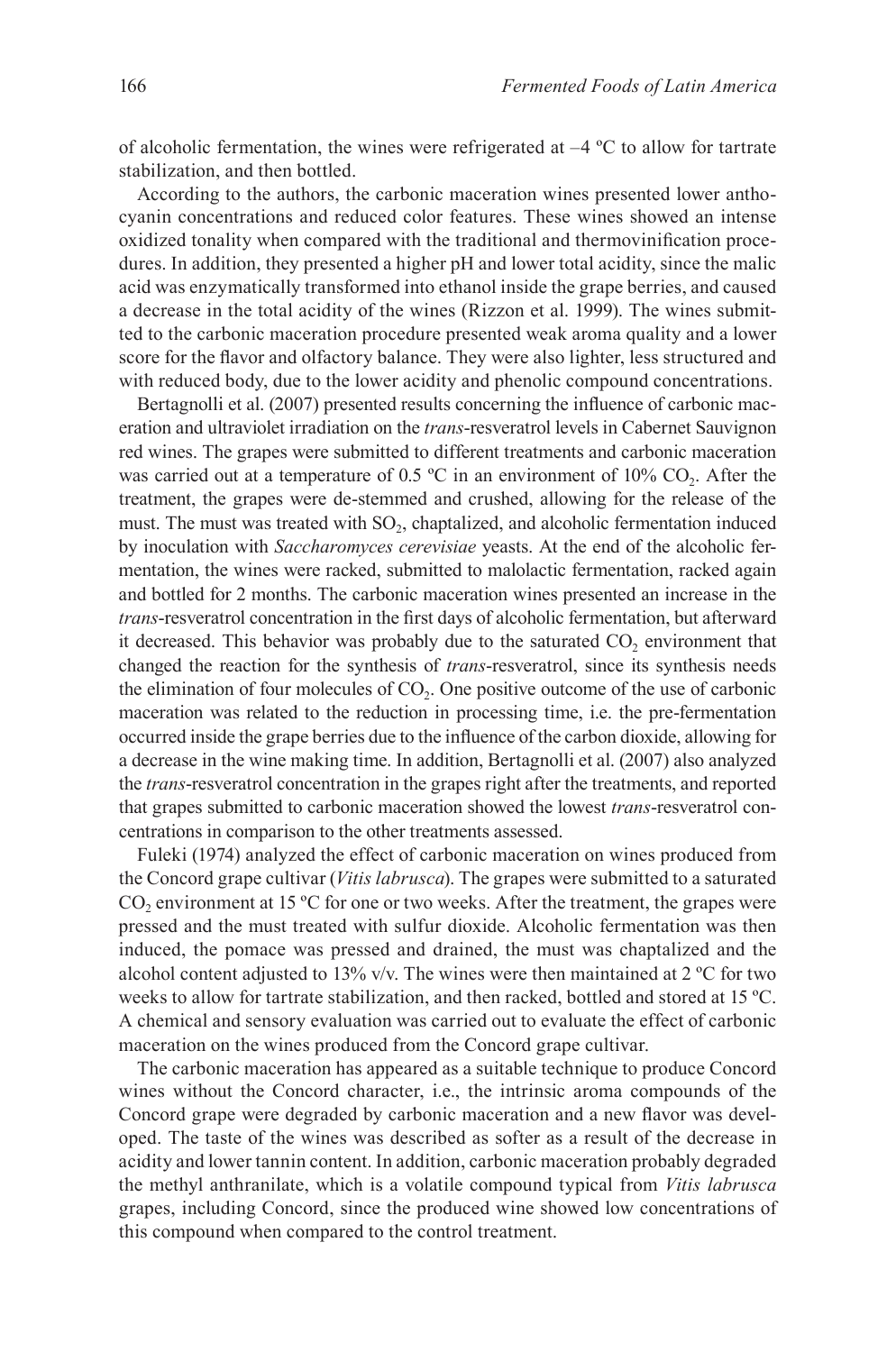In summary, the studies concerning the application of carbonic maceration presented a slightly positive outcome, i.e. this technique reduced the production time because the pre-fermentation occurred in the grape berries before crushing and alcoholic fermentation. The wines presented low tannin concentrations, were light-structured and light-bodied, and the aroma profile was different from the one expected due to compounds which are naturally present in the grape cultivars.

# **Application of Different Yeast Strains for Alcoholic Fermentation**

Important studies have provided information about the effect of the selected yeast on the chemical and sensory profiles of wines, mainly regarding the effect on the phenolic compounds and color features. It has been suggested that yeast lees absorb anthocyanins (Morata et al. 2003) and that macromolecules released on yeast autolysis can bind polymeric phenols, resulting in an effect similar to that provided by protein-fining agents (Sacchi et al. 2005). The mannoproteins released from different yeast species have been examined and there are hypotheses of the enhancement of the anthocyanin-tannin condensation reaction, resulting in a decrease in wine astringency (Escot et al. 2001). Mannoproteins are glycoproteins with a high glycosylation level, mainly composed of mannose (approximately 90%), glucose and proteins (approximately 10%) (Guadalupe et al. 2010; Vidal et al. 2003). The amount of mannoproteins released depends on the yeast strains and the wine making conditions (Giovani et al. 2010).

Studies have shown that the mannoproteins might improve certain negative sensory attributes such as bitterness and astringency, enhancing the persistence and mouthfeel of wines. In addition, they appear to improve color stabilization due to the colloid protector activity provided by these yeast metabolites (Del Barrio-Galán et al. 2012). Other studies have shown that these complex polysaccharides could avoid the interaction between the flavan-3-ols and the salivary proteins via different mechanisms, decreasing the astringency sensation (Carvalho et al. 2006).

Del Barrio-Galán et al. (2015) analyzed the chemical and sensory profiles of Syrah red wines fermented by different strains of *Saccharomyces cerevisiae*, which presented different capabilities for polysaccharide liberation. The wines were produced following a standard wine making procedure applied in the Caliterra winery, Chile. Briefly, the grapes were harvested at their optimal ripening stage and crushed allowing for liberation of the must, which was treated with sulfur dioxide. Alcoholic fermentation was induced by the inoculation of two *Saccharomyces cerevisiae* strains: a conventional one used in the Caliterra winery, and another one which produces high levels of complex polysaccharides during alcoholic fermentation. Fermentation was carried out at a controlled temperature ranging from 21 to 25 ºC, and once fermentation was completed, the wines were racked, allowing for malolactic fermentation which took place spontaneously. After the malolactic fermentation, the sulfur dioxide concentration was corrected and the wines bottled. The different yeast strains resulted in no significant differences in the oenological parameters. The wine fermented by the yeast that produces high levels of complex polysaccharides presented lower contents of all phenolic compounds, except for the hydroxycinnamic acids, which presented similar amounts in both treatments. These results could be due to the interaction or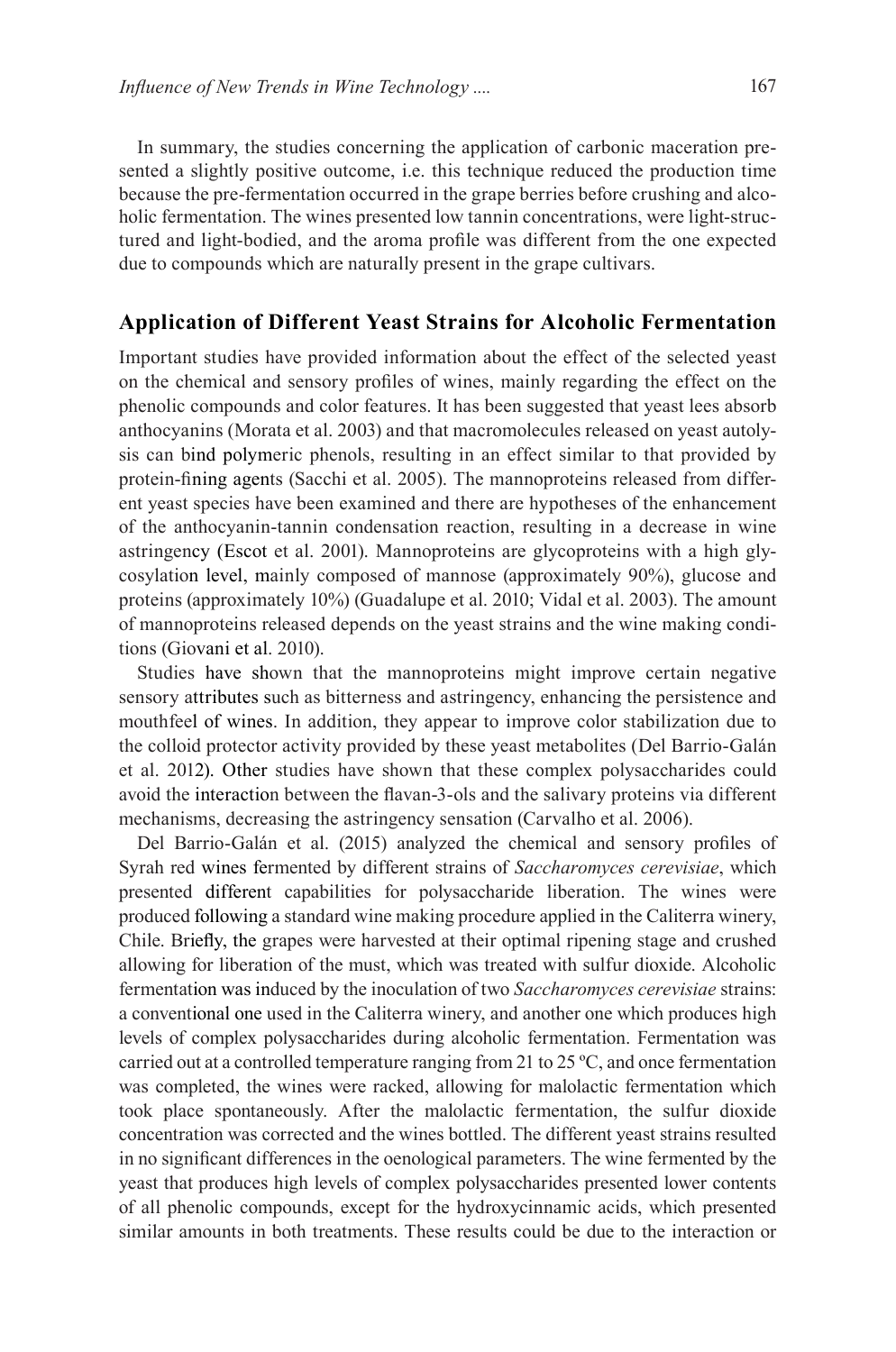adsorption phenomena that occurred between the mannoproteins released by the yeasts and the phenolic compounds, mainly anthocyanins, during alcoholic fermentation. In addition, the sensory results indicated lower values for alcohol, bitterness and astringency, and higher values for red fruit flavor, persistence and mouthfeel for the wine which was fermented with complex polysaccharides producing strains. These results were in agreement with other studies which reported the effect of mannoproteins in minimizing astringency by complexation with the tannins (Del Barrio-Galán et al. 2011; Del Barrio-Galán et al. 2012). In summary, the application of a large amount of mannoproteins producing yeast strain could improve the wine palate by decreasing astringency and bitterness. However, this alternative wine making procedure could present undesirable effects on the color intensity of red wines, since the phenolic compounds, mainly anthocyanins, were also complexed by the polysaccharides produced by these *Saccharomyces* yeast strains.

Saberi et al. (2012) reported on the volatile and sensory profiles of Chardonnay white wines fermented with individual commercial, individual Burgundian and mixed Burgundian yeast strains. The novel *Saccharomyces cerevisiae* strain was isolated from a vineyard in the Burgundy region, France, and the strains were mixed in different proportions–1:1, 1:2, 1:3 and 2:3. These strains were recommended for white wines, especially Chardonnay, aiming to increase the fruity aroma and complexity. The Chardonnay fermentation was carried out at 16 and 20 ºC aiming to optimize the retention of volatile compounds. The musts were inoculated using the ratios described above, but the yeast strains were not mixed before inoculation. The fermentation bottles were capped to provide an anaerobic environment and when fermentation was completed, the wines were treated with  $100 \text{ mg}$ .L<sup>-1</sup> of potassium metabisulfite to avoid oxidation. The volatile compounds were analyzed via the headspace and the compounds identified and quantitated by gas chromatography-mass spectrometry. No significant differences were observed in volatile composition when the fermentation temperatures were compared. Eighteen compounds were identified and quantitated, including eight higher alcohols, five ethyl esters, three acetate esters, one aldehyde and one organic acid. The concentration of the volatile compounds for the individual and mixed Burgundian yeast strains was compared to industrial ones. The Burgundian strains produced more berry, fusel oil, candy and balsamic aromas, but the levels were below the human perception threshold. These strains also produced lower levels of nail polish and vinegar aromas. The sensory profile revealed that the individual and mixed Burgundian yeast strains produced wines with fruity aromas such as sweet fruit, strawberry, green apple, pear and banana. The Principal Component Analysis was successfully applied and it differented the Burgundian and commercial yeasts. The positive outcome of the mixed Burgundian strains may have been due to metabolic interactions between strains, allowing them to respond in a different form according to the different substrates. This study showed the high potential of applying an isolated yeast strain to obtain fruity, more balanced and complex wines with unique features (Saberi et al. 2012).

#### **Pectinolytic Enzymes**

The use of pectinolytic enzymes in the wine industry has been the focus of many studies since it maximizes the extraction of free-run juice during maceration and helps in the wine clarification and filtration (Ducasse et al. 2010). In addition, the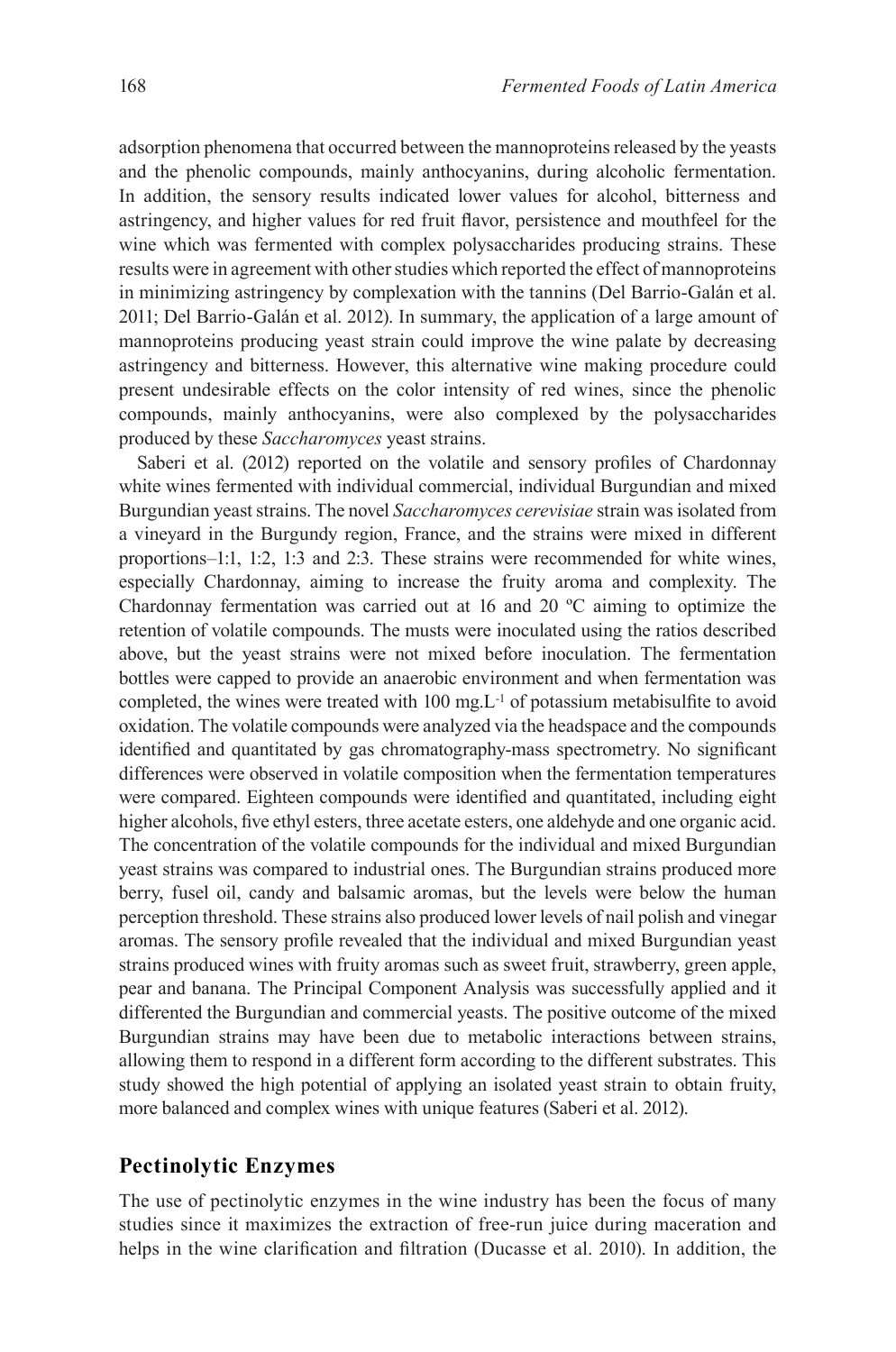pectinolytic enzymes, also known as pectinases, have been used in wine making trials to obtain an increase in wine color due to rupture of the skin cell walls, releasing the pigments. These enzymes are carbohydrases that catalyze the breakdown of pectic substances. Both the grape and the yeast showed pectinase activity, although their effect can be limited by the sugar and alcohol contents. The use of pectinases in wine making brings several benefits including the faster start of fermentation, higher yield of must flow from the dejuicing step, easier pressing of the pomace, enhancement of the clarification activity and an important extraction of phenolic and aroma compounds from the grape skin (Pardo et al. 1999).

Studies on the effect of enzymes on wine color and phenolic compounds have led to controversial results: some have indicated an increase in wine anthocyanin content and an improvement in wine color due to the application of pectinolytic enzymes (Kelebek et al. 2007; Bakker et al. 1999), some studies have shown a decrease in these compounds (Bautista-Ortin et al. 2005; Wightman et al. 1997), and others showed no significant effect (Ducasse et al. 2010). These discrepancies could be explained by several factors, such as different compositions of grape polyphenolics, the extraction rate in the maceration step and reactions between them during the wine making process and aging (Ducasse et al. 2010).

Many of the enzymatic preparations are enzyme complexes, which can promote some collateral effects in musts and wines, such as loss in the anthocyanins stability promoted by cinnamate-esterase activity (Günata et al. 1986), intense turbidity and loss of color promoted by  $\beta$ -glucosidase activity (Somers and Ziemelis 1985) and pectin hydrolysis in the grape skin by pectin methylesterase, promoting an increase in methanol in the juices and wines (Lago-Vanzela et al. 2014b). According to the latter authors, the toxicity of methanol is low; however, other compounds are produced in the metabolic process, such as formic aldehyde and formic acid. The methanol content and phenolic extraction depended on the type and amount of added enzymes, the grape cultivars and the time of contact between the grapes and the enzymes. Enzymatic preparations with low pectin methylesterase activity and high pectinlyase activity could minimize the formation of methanol in wines submitted to this treatment (Gómez-Plaza et al. 2001).

Echeverry et al. (2005) reported changes in the antioxidant activity of Tannat red wines during early maturation. The wines were submitted to different maceration times and treated with pectinolytic enzymes. The musts were treated with  $SO<sub>2</sub>$  and alcoholic fermentation was induced by the inoculation of *Saccharomyces cerevisiae* (15 g.hL-1). The use of a pectinolytic enzyme with color extractor features enhanced the anthocyanin, flavonol, flavan-3-ol and proanthocyanidin contents, but the results provided no information about the presence of significant differences between the treatments. The authors also reported the higher antioxidant capacities of wines with higher polyphenol content, but stated that the wine antioxidant capacity was determined not only by the grape variety, vineyard methods and wine making techniques, but also by the reactions occurring during the wine making process.

#### **Conclusions**

Considering the alternative wine making techniques reviewed in this manuscript, thermovinification and submerged cap allowed for enhancement of the color features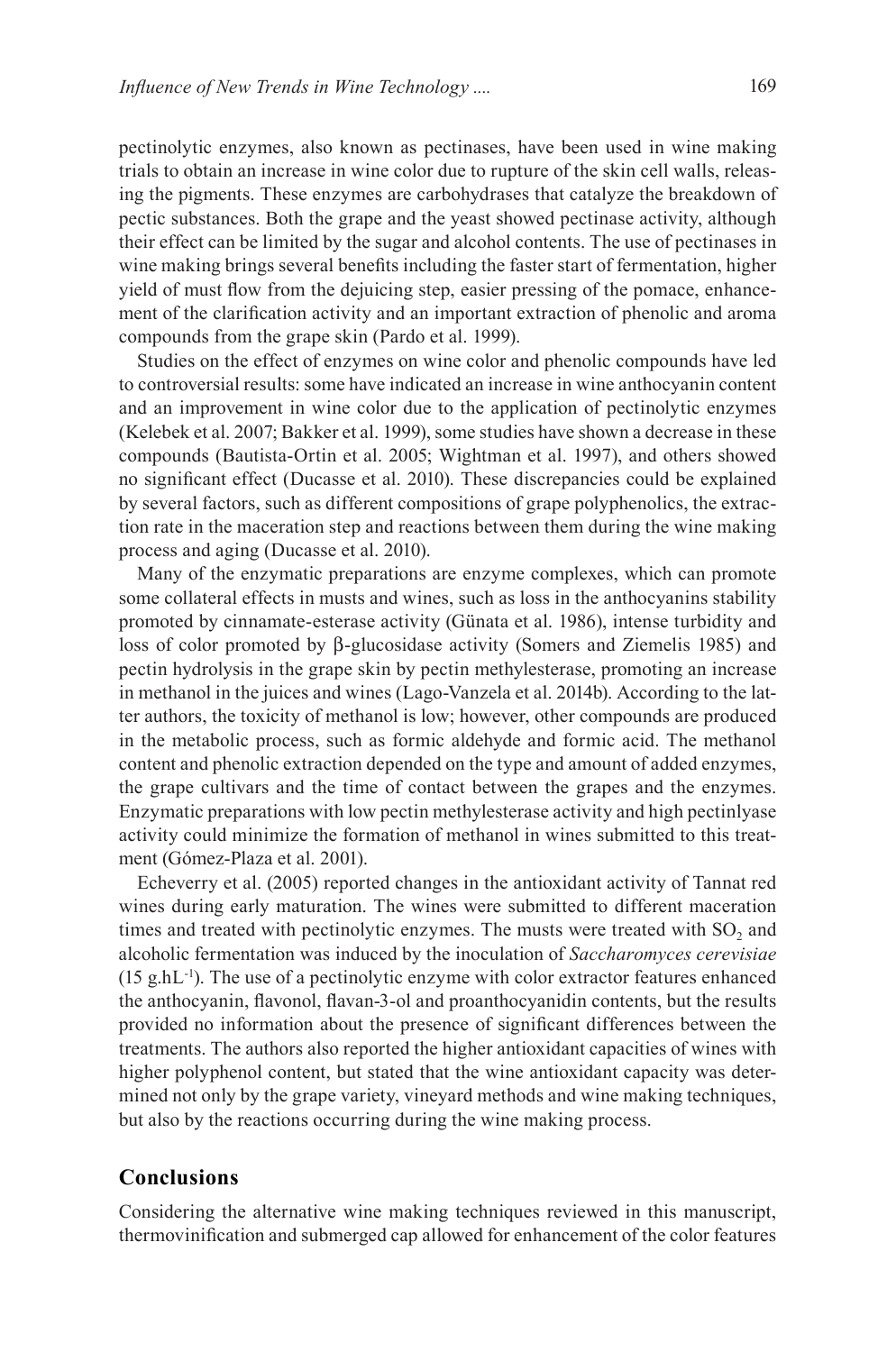by increasing the anthocyanin contents. Cold soaking and carbonic maceration presented distinct results and seemed to be influenced by the intrinsic factors of the grape cultivars. Carbonic maceration could be considered as an alternative wine making procedure that degrades the varietal features of the grape, since these characteristics were not transferred to the wine. Further studies need to be developed aiming at evaluating the real effect of cold soaking and carbonic maceration on the chemical and sensory profiles as well as on the wine polyphenolic compound concentrations, since there seemed to be a strong effect of the grape on these two wine making procedures. The yeast selection procedure and the use of mixed yeast strains resulted in a decrease in the color features due to the prior stabilization of the phenolic compounds by the mannoproteins. In addition, the wines produced from isolated yeasts showed good structure and mouthfeel and enhancement of the fruity aromas. The application of pectinolytic enzymes could improve the color features of red wines, since they cause rupture of the skin cell walls releasing the anthocyanins, which are responsible for the attractive color of red wines. In addition, other phenolic compounds could be released by the use of pectinolytic enzymes, enhancing the antioxidant capacity of the wines. A negative outcome is related to the formation of considerable methanol by these enzymes, since methanol is highly toxic.

# **References**

- Andrade Neves, N., L.A. Pantoja and A.S. dos Santos. (2014). Thermovinification of grapes from the Cabernet Sauvignon and Pinot Noir varieties using immobilized yeasts. European Food Research and Technology 238: 79–84.
- Apolinar-Valiente, R., P. Williams, I. Romero-Cascales, E. Gómez-Plaza, J.M. López-Roca, J.M. Ros-García and T. Doco. (2013). Polysaccharide composition of Monastrell red wines from four different Spanish terroirs: effect of wine-making techniques. Journal of Agricultural and Food Chemistry 61: 2538–2547.
- Bakker, J., S.J. Bellworthy, H.P. Reader and S.J. Watkins. (1999). Effect of enzymes during vinification on color and sensory properties of port wines. American Journal of Enology and Viticulture 50: 271–276.
- Bautista-Ortin, A.B., A. Martinez-Cutillas, J.M. Ros-Garcia, J.M. Lopez-Roca and E. Gomez-Plaza. (2005). Improving colour extraction and stability in red wines: the use of maceration enzymes and enological tannins. International Journal of Food Science and Technology 40: 867–878.
- Bertagnolli, S.M.M., S.B. Rossato, V.L. Silva, T. Cervo, C.K. Sautter, L.H. Hecktheuer and N.G. Penna. (2007). Influence of the carbonic maceration on the levels of *trans*-resveratrol in Cabernet Sauvignon wine. Brazilian Journal of Pharmaceutical Sciences 43: 71–77.
- Bosso, A., L. Panero, M. Petrozziello, R. Follis, S. Motta and M. Guaita. (2011). Influence of submerged-cap vinification on polyphenolic composition and volatile compounds of Barbera wines. American Journal of Enology and Viticulture 62: 503–511.
- Budic-Leto, I., L. Tomislav and U. Vrhovsek. (2003). Influence of different maceration techniques and ageing on proanthocyanidins and anthocyanins of red wine cv. Babic (*Vitis vinifera L.*). Food Technology and Biotechnology 41: 203–299.
- Busse-Valverde, N., E. Gómez-Plaza, J.M. López-Roca, R. Gil-Muñoz, J.I. Fernández-Fernández and A.B. Bautista-Ortín. (2010). Effect of different enological practices on skin and seed proanthocyanidins in three varietal wines. Journal of Agricultural and Food Chemistry 58: 11333–11339.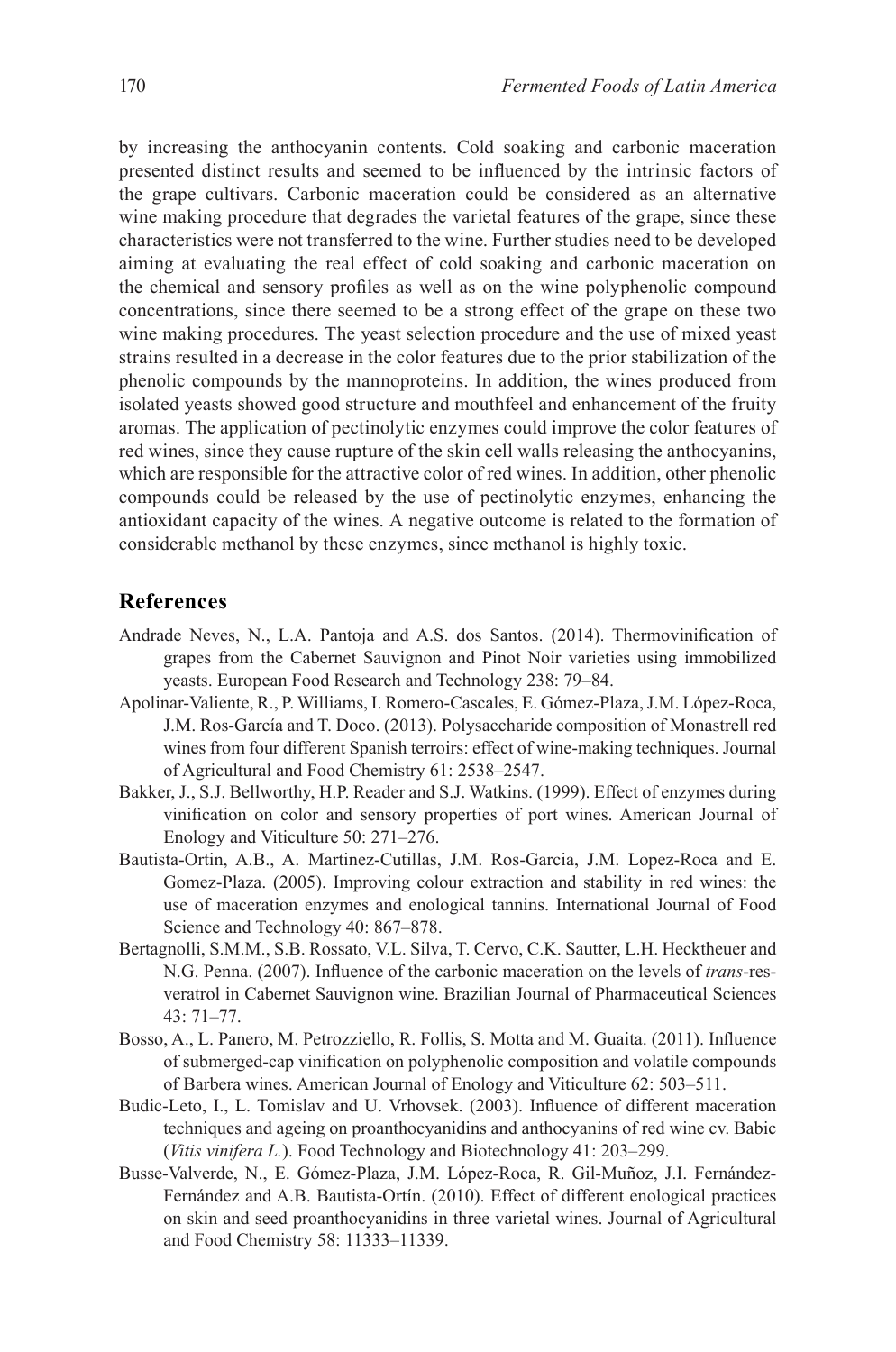- Camargo, U.A. and M.F. Dias. (1999). 'BRS Rúbea'. Comunicado Técnico, Embrapa Uva e Vinho, Bento Gonçalves, Rio Grande do Sul.
- Camargo, U.A. and J.D.G. Maia. (2004). BRS Cora: Nova cultivar de uva para suco adaptada a climas tropicais. Comunicado Técnico, Embrapa Uva e Vinho, Bento Gonçalves, Rio Grande do Sul.
- Camargo, U.A., J.D.G. Maia and J.C. Nachtigal. (2005). BRS Violeta: nova cultivar de uva para suco e vinho de mesa. Comunicado Técnico, Embrapa Uva e Vinho, Bento Gonçalves, Rio Grande do Sul.
- Camargo, U.A., J.D.G. Maia and P.S. Ritschel. (2008). BRS Carmem: nova cultivar de uva tardia para suco. Comunicado Técnico, Embrapa Uva e Vinho, Bento Gonçalves, Rio Grande do Sul.
- Carvalho, E., N. Mateus, B. Plet, I. Pianet, E. Dufourc and V. De Freitas. (2006). Influence of wine pectic polysaccharides on the interactions between condensed tannins and salivary proteins. Journal of Agricultural and Food Chemistry 54: 8936–8944.
- Casassa, L.F. and S.E. Sari. (2015). Sensory and chemical effects of two alternatives of prefermentative cold soak in Malbec wines during wine making and bottle ageing. International Journal of Food Science and Technology 50: 1044–1055.
- Casassa, L.F., E.A. Bolcato and S.E. Sari. (2015). Chemical, chromatic, and sensory attributes of 6 red wines produced with prefermentative cold soak. Food Chemistry 174: 110–118.
- Charpentier, C. and M. Feuillat. (1998). Métabolisme des levures cryotolérantes: application à la macération préfermentaire du Pinot noir en Bourgogne. Revue Française d'Oenologie 170: 36–40.
- Chira, K., N. Pacella, M. Jourdes and P.L. Teissedre. (2011). Chemical and sensory evaluation of Bordeaux wines (Cabernet-Sauvignon and Merlot) and correlation with wine age. Food Chemistry 126: 1971–1977.
- Coombe, B. and P. Dry. (2006). Viticulture: Practices. Winetitles, Broadview, South Australia.
- De Castilhos, M.B.M., M.G. Cattelan, A.C. Conti-Silva and V.L. Del Bianchi. (2013). Influence of two different vinification procedures on the physicochemical and sensory properties of Brazilian non-*Vitis vinifera* red wines. Lebensmittel-Wissenschaft & Technologie 54: 360–366.
- De Castilhos, M.B.M., A.C. Conti-Silva and V.L. Del Bianchi. (2012). Effect of grape pre-drying and static pomace contact on physicochemical properties and sensory acceptance of Brazilian (Bordô and Isabel) red wines. European Food Research and Technology 235: 345–354.
- De Castilhos, M.B.M., O.L.S. Corrêa, M.C. Zanus, J.D.G. Maia, S. Gómez-Alonso, E. García-Romero, V.L. Del Bianchi and I. Hermosín-Gutiérrez. (2015a). Pre-drying and submerged cap wine making: effects on poly phenolic compounds and sensory descriptors. Part I: BRS Rúbea and BRS Cora. Food Research International, 75: 374–384.
- De Castilhos, M.B.M., O.L.S. Corrêa, M.C. Zanus, J.D.G. Maia, S. Gómez-Alonso, E. García-Romero, V.L. Del Bianchi and I. Hermosín-Gutiérrez. (2015b). Pre-drying and submerged cap wine making: effects on polyphenolic compounds and sensory descriptors. Part II: BRS Carmem and Bordô (*Vitis labrusca L.*). Food Research International 76: 697–708.
- Del Barrio-Galán, R., M. Ortega-Heras, M. Sánchez-Iglesias and S. Pérez-Magariño. (2012). Interactions of phenolic and volatile compounds with yeast lees, commercial yeast derivatives and non toasted chips in model solutions and young red wines. European Food Research and Technology 234: 231–244.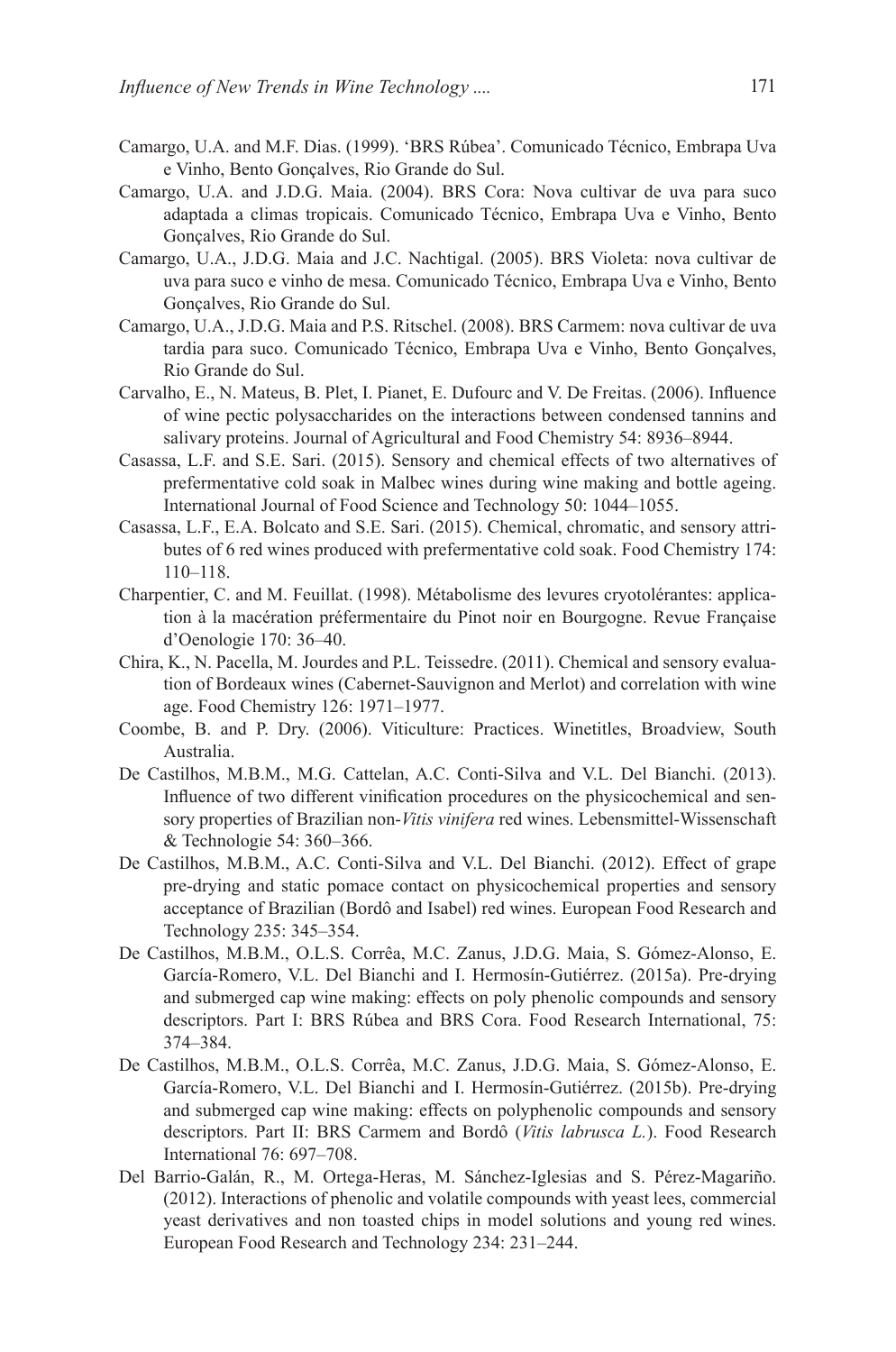- Del-Barrio-Galán, R., M. Medel-Marabolí and A. Peña-Neira. (2015). Effect of different aging techniques on the polysaccharide and phenolic composition and sensory characteristics of Syrah red wines fermented using different yeast strains. Food Chemistry 179: 116–126.
- Del-Barrio-Galán, R., S. Pérez-Magariño and M. Ortega-Heras. (2011). Techniques for improving or replacing ageing on lees of oak aged red wines: The effects on polysaccharides and the phenolic composition. Food Chemistry 127: 528–540.
- Delgado-Andrade, C. and F.J. Morales. (2005). Unraveling the contribution of melanoidins to the antioxidant activity of coffee brews. Journal of Agricultural and Food Chemistry 53: 1403–1407.
- Ducasse, M., R. Canal-Llauberes, M. de Lumley, P. Williams, J. Souquet, H. Fulcrand, T. Doco and V. Cheynier. (2010). Effect of macerating enzyme treatment on the polyphenol and polysaccharide composition of red wines. Food Chemistry 118: 369–376.
- Echeverry, C., M. Ferreira, M. Reyes-Parada, J.A. Abin-Carriquiry, F. Blasina, G. González-Neves and F. Dajas. (2005). Changes in antioxidant capacity of Tannat red wines during early maturation. Journal of Food Engineering 69: 147–154.
- Escot, S., M. Feuillat, L. Dulau and C. Charpentier. (2001). Release of polysaccharides by yeasts and the influence of released polysaccharides on colour stability and wine astringency. Australian Journal of Grape and Wine Research 7: 153–159.
- Etaio, I., F.J.P. Elortondo, M. Albisu, E. Gaston, M. Ojeda and P. Schlich. (2008). Effect of wine making process and addition of white grapes on the sensory and physicochemical characteristics of young red wines. Australian Journal of Grape and Wine Research 14: 211–222.
- Favre, G., A. Peña-Neira, C. Baldi, N. Hernández, S. Traverso, G. Gil and G. González-Neves. (2014). Low molecular-weight phenols in Tannat wines made by alternative wine making procedures. Food Chemistry 158: 504–512.
- Figueiredo-González, M., B. Cancho-Grande and J. Simal-Gándara. (2013). Effects on colour and phenolic composition of sugar concentration processes in dried-on- and dried-off-vine grapes and their aged or not natural sweet wines. Trends in Food Science & Technology 31: 36–54.
- Fuleki, T. (1974). Application of carbonic maceration to change the bouquet and flavor characteristics of red table wines made from Concord grapes. Canadian Institute of Food Science and Technology Journal 7: 269–273.
- Gardner, D.M., B.W. Zoecklein and K. Mallikarjunan. (2011). Electronic nose analysis of Cabernet Sauvignon (*Vitis vinifera L.*) grape and wine volatile differences during cold soak and postfermentation. American Journal of Enology and Viticulture 62: 81–90.
- Gil-Muñoz, R., A. Moreno-Pérez, R. Vila-López, J. Fernández-Fernández, A. Martínez-Cutillas and E. Gómez-Plaza. (2009). Influence of low temperature prefermentative techniques on chromatic and phenolic characteristics of Syrah and Cabernet Sauvignon wines. European Food Research and Technology 228: 777–788.
- Giovani, G., V. Canuti and I. Rosi. (2010). Effect of yeast strain and fermentation conditions on the release of cell wall polysaccharides. International Journal of Food Microbiology 137: 303–307.
- Gómez-Plaza, E., R. Gil-Muñoz, J.M. López-Roca, A. Martínez-Cutillas and J.I. Fernández-Fernández. (2001). Phenolic compounds and color stability of red wines: Effect of skin maceration time. American Journal of Enology and Viticulture 52: 266–270.
- González-Neves, G., G. Gil, G. Favre and M. Ferrer. (2012). Influence of grape composition and wine making on the anthocyanin composition of red wines of Tannat. International Journal of Food Science & Technology 47: 900–909.
- González-Neves, G., G. Gil, G. Favre, C. Baldi, N. Hernández and S. Traverso. (2013). Influence of wine making procedure and grape variety on the colour and composition of young red wines. South African Journal of Enology and Viticulture 34: 138–146.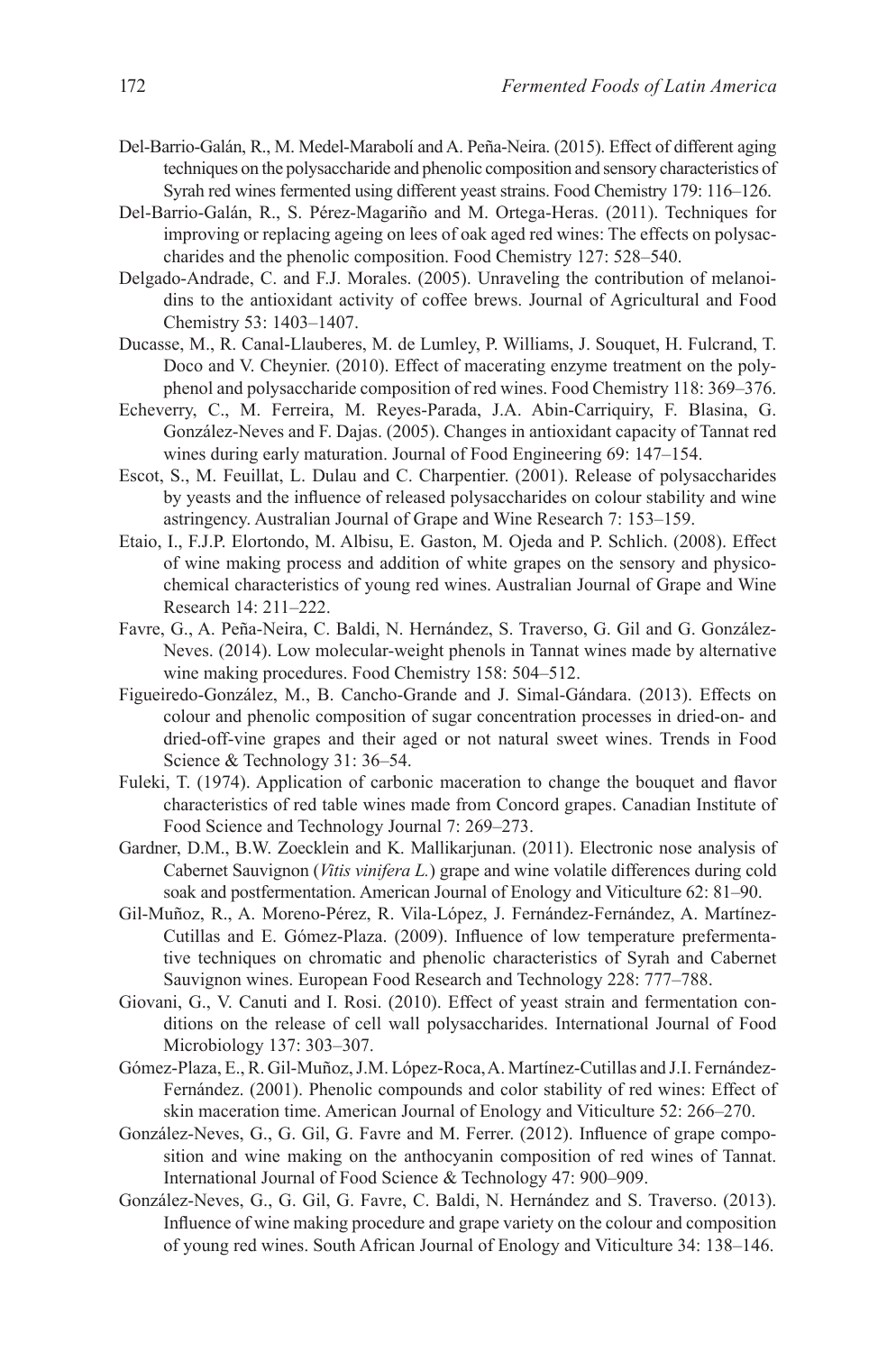- Gonzalo-Diago, A., M. Dizy and P. Fernández-Zurbano. (2014). Contribution of low molecular weight phenols to bitter taste and mouthfeel properties in red wines. Food Chemistry 154: 187–198.
- Gordillo, B., M.I. López-Infante, P. Ramírez-Pérez, M.L. González-Miret and F.J. Heredia. (2010). Influence of prefermentative cold maceration on the color and anthocyanic copigmentation of organic Tempranillo wines elaborated in a warm climate. Journal of Agricultural and Food Chemistry 58: 6797–6803.
- Guadalupe, Z., L. Martínez and B. Ayestarán. (2010). Yeast mannoproteins in red wine making: Effect on polysaccharide, polyphenolic, and color composition. American Journal of Enology and Viticulture 61: 191–200.
- Günata, Z.Y., J.C. Sapis and M. Moutounet. (1986). Substrates and aromatic carboxylic acid inhibitors of grape phenol oxidases. Phytochemistry 26: 1–3.
- Jackson, R.S. (2008). Wine Science: Principles and Applications. Academic Press, San Diego, California.
- Kelebek, H., A. Canbas, T. Cabaroglu and S. Selli. (2007). Improvement of anthocyanin content in the cv. *Okuzgozu* wines by using pectolytic enzymes. Food Chemistry, 105: 334–339.
- Lago-Vanzela, E.S., M.A. Baffi, M.B.M. De Castilhos, M.R.M.R. Pinto, V.L. Del Bianchi, A.M. Ramos, P.C. Stringheta, I. Hermosín-Gutiérrez and R. Da-Silva. (2014b). Phenolic compounds in grapes and wines: chemical and biochemical characteristics and technological quality. In: J.S. Câmara (Ed.), Grapes: Production, Phenolic Composition and Potential Biomedical Effects. Nova Science Publishers, New York, pp. 47–105.
- Lago-Vanzela, E.S., D.P. Procópio, E.A.F. Fontes, A.M. Ramos, P.C. Stringheta, R. Da-Silva, N. Castillo-Muñoz and I. Hermosín-Gutiérrez. (2014a). Aging of red wines made from hybrid grape cv. BRS Violeta: effects of accelerated aging conditions on phenolic composition, color and antioxidant capacity. Food Research International 56: 182–189.
- Lorincz, G.Y., M. Kállay and G.Y. Pásti. (1998). Effect of carbonic maceration on phenolic composition of red wines. Acta Alimentaria 27: 341–355.
- Ma, W., A. Guo, Y. Zhang, H. Wang, Y. Liu and H. Li. (2014). A review on astringency and bitterness perception of tannins in wine. Trends in Food Science & Technology 40: 6–19.
- Marquez, A., M.P. Serratosa and J. Merida. (2013). Anthocyanin evolution and color changes in red grapes during their chamber drying. Journal of Agricultural and Food Chemistry 61: 9908–9914.
- Marquez, A., M.P. Serratosa, A. Lopez-Toledano and J. Merida. (2012). Colour and phenolic compounds in sweet red wines from Merlot and Tempranillo grapes chamberdried under controlled conditions. Food Chemistry 130: 111–120.
- Morata, A., C. Gómez-Cordovés, J. Subervolia, B. Bartolomé, B. Colomo and J.A. Suarez. (2003). Adsorption of anthocyanins by yeast cell walls during fermentation of red wines. Journal of Agricultural and Food Chemistry 51: 4084–4088.
- Organisation Internationale de la Vigne et du Vin (OIV). (2014). State of the vitiviniculture world market. 2 pp.
- Ortega-Heras, M., S. Pérez-Magariño and M.L. González-Sanjosé. (2012). Comparative study of the use of maceration enzymes and cold pre-fermentative maceration on phenolic and anthocyanic composition and colour of a Mencía red wine. Lebensmittel-Wissenschaft & Technologie 48: 1–8.
- Pardo, F., M.R. Salinas, G.L. Alonso, G. Navarro and M.D. Huerta. (1999). Effect of diverse enzyme preparations on the extraction and evolution of phenolic compounds in red wines. Food Chemistry 67: 135–142.